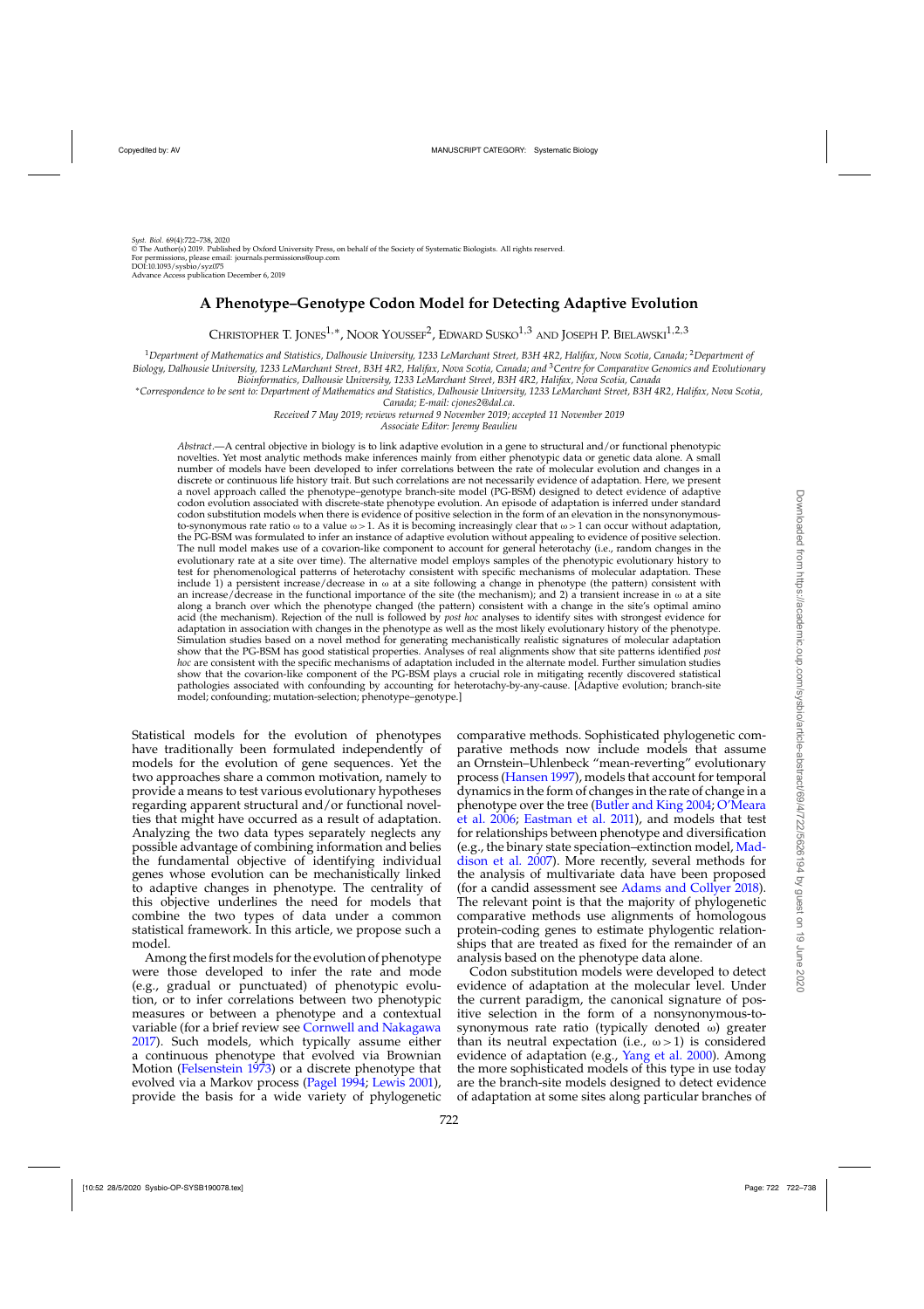the t[ree \(Yang and Nielsen 2002;](#page-16-0) [Yang et al. 2005](#page-16-0); Zhang et al. [2005\)](#page-16-0). Amino acid substitution models formulated to detect clade-specific changes in the replacement rate (Type I functional divergence) or the preferred amino acid at a site (Type II functional divergence) [\(Gu 1999](#page-15-0), [2001](#page-15-0), [2006](#page-15-0); [Gaston et al. 2011](#page-15-0)) have also been proposed. Both approaches require *a priori* specification of the branches over which changes in the substitution process are thought to have occurred. This is often realized via informal use of external information such as phenotype.

Models that account for molecular and phenotypic evolution under a unified statistical framework have been [proposed \(Mayrose and Otto 2011;](#page-15-0) Lartillot and Poujol [2011;](#page-15-0) [O'Connor and Mundy 2013](#page-15-0); [Karin et al.](#page-15-0) [2017\)](#page-15-0). In CoEvolve [\(Lartillot and Poujol 2011](#page-15-0)), for example,  $log(\omega)$  is assumed to have evolved continuously over the tree via Brownian motion and the model objective is to estimate correlations between it and other continuous variables, such as body size, longevity, and [metabolic rate. Similarly, in TrateRateProp \(](#page-15-0)Karin et al. [2017\)](#page-15-0) the objective is to determine whether a subset of nucleotide sites evolved under one of the two substitution rates depending on the state of a binary phenotype. Neither model appeals to mechanisms by which evolution of the phenotype might be linked to evolution of the gene. Here, we develop a novel approach in the form of a phenotype–genotype branchsite model (PG-BSM), the objective of which is to link phenomenological signatures of site-specific variations in  $\omega$  (a.k.a. heterotachy, [Lopez et al. 2002](#page-15-0)) to specific mechanistic processes, including those that occurred in association with changes in a discrete character state (e.g., a phenotype).

The [mutation-selection framework of](#page-15-0) Halpern and Bruno [\(1998](#page-15-0)), and the notion of a site-specific fitness landscape that it implies [\(McCandlish 2011](#page-15-0); [Jones et al.](#page-15-0) [2017\)](#page-15-0), provides a means to think about the mechanistic processes that can give rise to heterotachy in real alignments. Under this framework, each site is assumed to evolve independently with its own vector of fitness coefficients for the 20 amino acids (i.e., a site-specific fitness landscape). A site evolving on a static landscape can undergo chance fixation to a suboptimal amino acid followed by a period of positive selection that restores the site to its optimal state. This results in heterotachy via a process we call nonadaptive shifting balance [\(Jones et al.](#page-15-0) [2017\)](#page-15-0). Wright introduced his theory of shifting balance to explain how a subpopulation might move from one fitness peak across a fitness valley to another higher peak on a fixed landscape and subsequently cause the entire population to move to the new peak [\(Wright 1932,](#page-16-0) [1982\)](#page-16-0). Here, we use nonadaptive shifting balance to refer to the movement of an entire population away from and back to the same peak on a fixed site-specific landscape. Heterotachy can also be caused by episodic changes in site-specific landscapes congruent with molecular adaptation, such as a change in the optimal amino acid (i.e., a peak shift) or a change in the stringency of selection at a site. Nonadaptive shifting balance and episodic changes in site-specific landscapes can both be represented phenomenologically as a Markovmodulated or "covarion-like" Markov process [\(Galtier](#page-15-0)

[2001\)](#page-15-0) under which sites switch randomly between two rate ratios  $\omega_1 < \omega_2$  over time. Significantly, nonadaptive shifting balance on static fitness landscapes and episodic adaptive changes in landscapes can both manifest as episodic elevations to  $\omega_2 > 1$  [\(dos Reis 2015](#page-15-0); [Jones et al.](#page-15-0) [2017](#page-15-0)). It follows that the canonical  $\omega > 1$  signature of positive selection does not necessarily provide unequivocal evidence of adaptation [\(Jones et al. 2017\)](#page-15-0).

The PG-BSM was formulated to identify sites that likely underwent adaptation without appealing to evidence for positive selection (it will be argued that adaptive evolution and positive selection are not necessarily commensurate insofar as adaptation implies changes in a site-specific fitness landscape). Our approach is in some ways similar to the amino acid models developed to detect functional divergence [\(Gu 1999,](#page-15-0) [2001](#page-15-0), [2006](#page-15-0); [Gaston et al. 2011](#page-15-0)) and other models formulated to infer ada[ptive evolution without requiring](#page-16-0)  $\omega > 1$  (e.g., Tamuri et al. [2009](#page-16-0); [Parto and Lartillot 2018\)](#page-15-0). The host-shift model, for example, was motivated in part by the recognition that heterotachy can be associated with changes in site-specific amino acid fitnesses, implying adaptation [\(Tamuri et al. 2009\)](#page-16-0). The differential selection model takes a Bayesian approach to infer changes in amino acid proclivi[ties at a site that imply adaptation \(](#page-15-0)Parto and Lartillot [2018](#page-15-0)). Both models assume that the branches over which the phenotype changed are known. The PG-BSM, by contrast, explicitly accounts for uncertainty in the location of such branches by making formal use of a discrete phenotype assigned to the terminal nodes of the tree. Branches over which the phenotype might have changed are determined by a distribution of histories at the internal nodes of the tree derived from a model for phenotype evolution (cf. [Karin et al. 2017](#page-15-0)). It is assumed under the null hypothesis that all heterotachous sites evolved independently of the phenotype and that their observed site patterns are consistent with the phenomenological covarion-like process of random shifts between  $\omega_1 < \omega_2$ . The alternative model permits specific modes of switching between  $\omega_1 < \omega_2$  that occurred in coordination with changes in the discrete phenotype. The modes are specified to be consistent with either a change in the stringency of selection or a change in the optimal amino acid at a site. Rejection of the null is interpreted as evidence for the existence of sites where replacement substitutions apparently occurred in association with changes in phenotype, hereafter referred to as phenotype–genotype association. The PG-BSM represents a paradigm shift both in the information it uses (genotype and phenotype) and in the form of evidence for molecular adaptation (specific modes of heterotachy) it is meant to detect.

### MATERIALS AND METHODS

#### *Background*

The traditional way of characterizing codon evolution is to estimate from an alignment of homologous protein-coding genes the ratio of the nonsynonymous substitution rate *dN* to the synonymous substitution rate *dS*, accounting for differences in the rate at which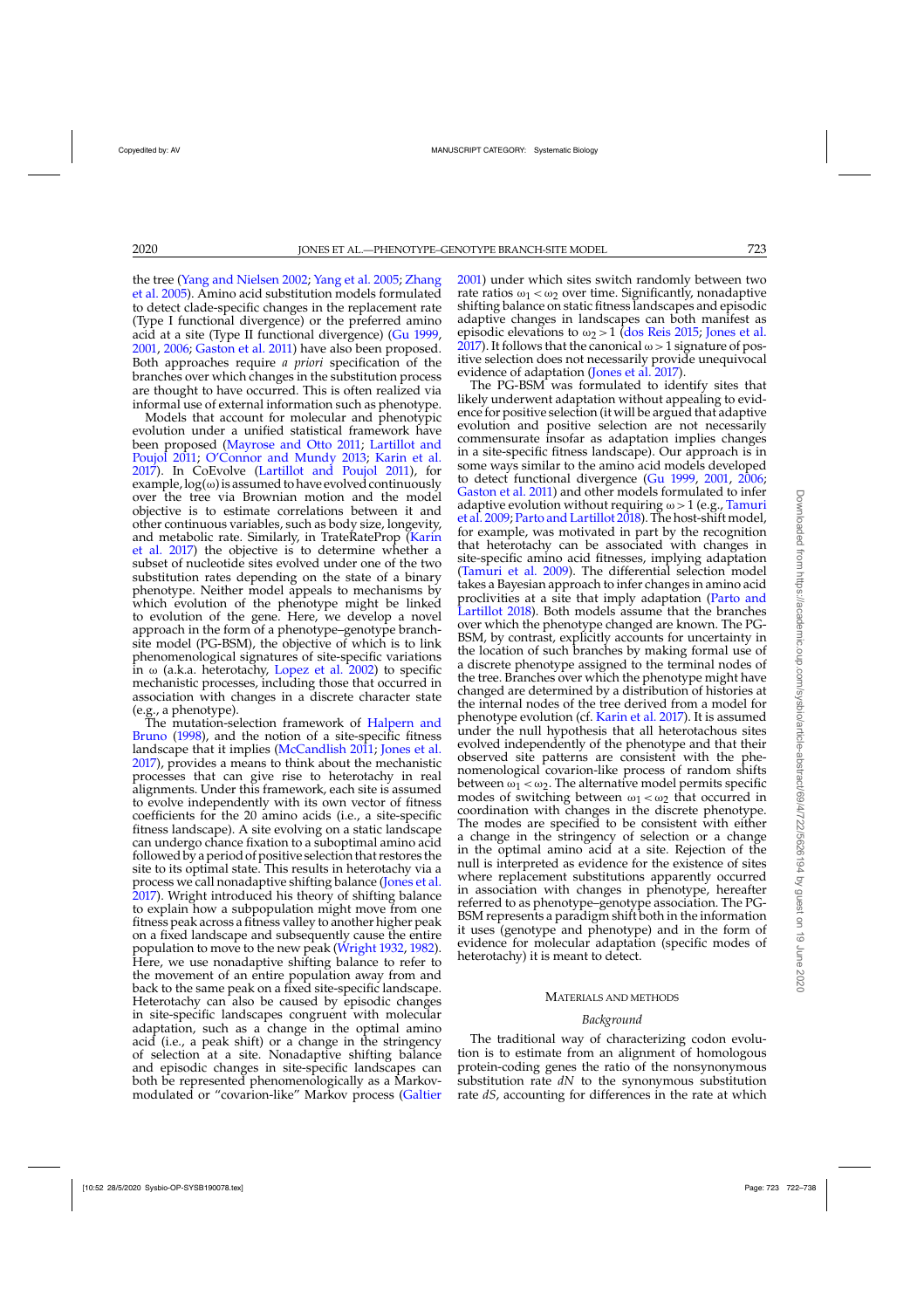<span id="page-2-0"></span>nonsynonymous and synonymous substitutions occur under neutral selection (see [Jones et al. 2018](#page-15-0) for an explanation of the way *dN* and *dS* are defined). Selection regimes are categorized according to  $\omega = dN/dS$ , such that  $\omega$  < 1 indicates a conservative regime,  $\omega$  = 1 a neutral regime, and  $\omega > 1$  the canonical positive selection regime. Codon substitution models can be used to infer  $\omega > 1$ by contrasting a null model that allows sites to evolve under a set of  $\omega$ -categories all with  $\omega$  < 1 with an alternate model that includes an additional category for sites with  $\omega$  > 1. Rejection of the null is interpreted as evidence that positive selection occurred somewhere in the gene. Subsequent analysis can be conducted to identify sites at which positive selection is most likely to have occurred (e.g., [Yang and Nielsen 1998\)](#page-16-0).

The majority of codon substitution models are based on a continuous-time homogeneous and time-reversible Markov process that describes the rate at which substitutions occur under neutral selection (i.e., with  $\omega = 1$ ). This can be represented by a substitution rate matrix *M*, whi[ch in this study was constructed as follows \(](#page-15-0)Jones et al. [2018\)](#page-15-0):

$$
M_{ij} \propto \begin{cases} \kappa^{s_t} \Pi_{i_k \neq j_k} \pi_{j_k}^* & \text{if } s = 1\\ \alpha \kappa^{s_t} \Pi_{i_k \neq j_k} \pi_{j_k}^* & \text{if } s = 2\\ \beta \kappa^{s_t} \Pi_{i_k \neq j_k} \pi_{j_k}^* & \text{if } s = 3 \end{cases}
$$
 (1)

Equation (1) applies to all pairs of codons  $(i, j)$  that differ by  $s \in \{1, 2, 3\}$  nucleotides,  $s_t$  of which are transitions (substitutions of the form T↔C or A↔G) and *s*−*st* of which are transversions (substitutions of the form {T,C} ↔ {A,G}).  $π^*_{j_k}$  is the frequency of the nucleotide in the *k*th ∈ {1, 2, 3} position of the *j*th codon (i.e., *j<sub>k</sub>* is a nucleotide  $j_k \in \{T, C, G, A\}$ ,  $\kappa$  is the transition/transversion rate ratio, and  $\alpha$  and  $\beta$  are the rates at which double and triple substitutions occur. Diagonal elements *Mii* are adjusted to make rows sum to zero. The selection process can be introduced via an element-wise matrix product:

$$
Q(\omega) = M \circ (\ell_S + \omega \ell_N) / r_{\omega},
$$
  
\nwhere  $r_{\omega} = \sum_{j \neq i} \pi_i M_{ij} (\ell_S(i, j) + \omega \ell_N(i, j)) {\ell_1 + 2\ell_2 + 3\ell_3}.$  (2)

Diagonal elements  $Q_{ii}(\omega)$  are adjusted to make rows sum to zero. Here,  $\ell_S$  represents an indicator matrix whose  $(i, j)$ th element  $\boldsymbol{\ell}_S(i, j)$  is one if  $i$  and  $j$  are synonymous and zero otherwise.  $\boldsymbol{\ell}_N$  similarly indicates nonsynonymous codon pairs. The constant  $r_{\omega}$  normalizes  $Q(\omega)$  so that branch lengths give the expected number of single nucleotide substitutions per codon site and is computed using the stationary codon frequencies  $\pi_i \propto \pi_{i_1}^* \pi_{i_2}^* \pi_{i_3}^*$ . The scalar indicator  $\ell_k$  is one if *i* and *j* differ by  $k \in$ {1,2,3} nucleotides and zero otherwise. Note that *M* is a component of the analytic models fitted to data as well as the alignment-generating models used to simulate data. All of the analytic models used in this study assumed single nucleotide substitutions only (i.e., with  $\alpha = \beta = 0$ ) and made neutral substitution rates proportional to the frequency of the nucleotide at the position where the

substituting codon *j* differs from the incumbent codon *i*, consistent with [Muse and Gaut](#page-15-0) [\(1994](#page-15-0)) (cf. Goldman and Yang [1994\)](#page-15-0). Some of the alignment-generating models allowed fixation of double–triple mutations (i.e., with  $\alpha$ and  $\beta$  both  $> 0$ ).

The rate matrix *Q*(ω) is a useful phenomenological approximation of the evolutionary process at a codon site but is unsuitable as a means of *thinking* about the process. For example, the rate ratio  $\omega$ , a proxy for the strength of selection for  $(\omega > 1)$  or against  $(\omega <$ 1) the *i* to *j* substitution, is assumed to be the same for all nonsynonymous (*i*,*j*) pairs. This is conceptually misleading for the majority of proteins because it implies that the fitness of an amino acid at a site is independent of its physicochemical properties. It is more useful to think of the evolutionary process at a codon site in terms of the [dynamic](#page-15-0) [on](#page-15-0) [its](#page-15-0) [site-specific](#page-15-0) [fitness](#page-15-0) [landscape](#page-15-0) [\(](#page-15-0)Jones et al. [2017](#page-15-0)) as characterized by the mutation-selection modeling framework [\(Halpern and Bruno 1998\)](#page-15-0). If codon sites are assumed to evolve independently, a site-specific fitness landscape can be defined for the *h*th site by a vector of fitness coefficients **f***<sup>h</sup>* or its implied vector of equilibrium codon frequencies **π***<sup>h</sup>* [\(Sella and Hirsh](#page-16-0) [2005\)](#page-16-0). These determine the evolutionary dynamic at the site, or the way it "moves" across its landscape over macroevolutionary time scales. Possible dynamic regimes include: nonadaptive shifting balance, under which the site moves episodically away from the peak of its static fitness landscape (i.e., the fittest amino acid) via drift and back again by positive selection; adaptive evolution, under which a change in the landscape in the form of a peak shift is followed by movement of the site toward its new fitness peak; and neutral or nearly neutral evolution, under which drift dominates and the site is free to move over a relatively flat landscape constrained primarily by biases in the mutation process.

### *The PG-BSM*

Genetic information is assumed to consist of an alignment *X* of *N* homologous protein-coding sequences of length  $n$  with a known rooted topology  $\tau$ . The phenotype, encoded by a vector **F**, can be any discrete character state, such as a property of the gene's protein product (i.e., a molecular phenotype), some characteristic of the organism, or an environmental variable. The PG-BSM fitted to  $(X, F)$  consists of three components : 1) a model for the evolution of the codon sequence; 2) a model for the evolution of a discrete phenotype; and 3) a model that accounts for the mechanism(s) by which 1) and 2) are associated. Details of all model components are provided in Supplementary Material available on Dryad at http://dx.doi.org/10.5061/dryad.rb4b420. Here, we provide a verbal/visual overview.

A Markov process is the natural choice to model the evolution of a discrete phenotype. It is possible to choose a parameter-rich model that allows a different substitution rate for each pair of phenotypes akin to the generalized time-reversible model for DNA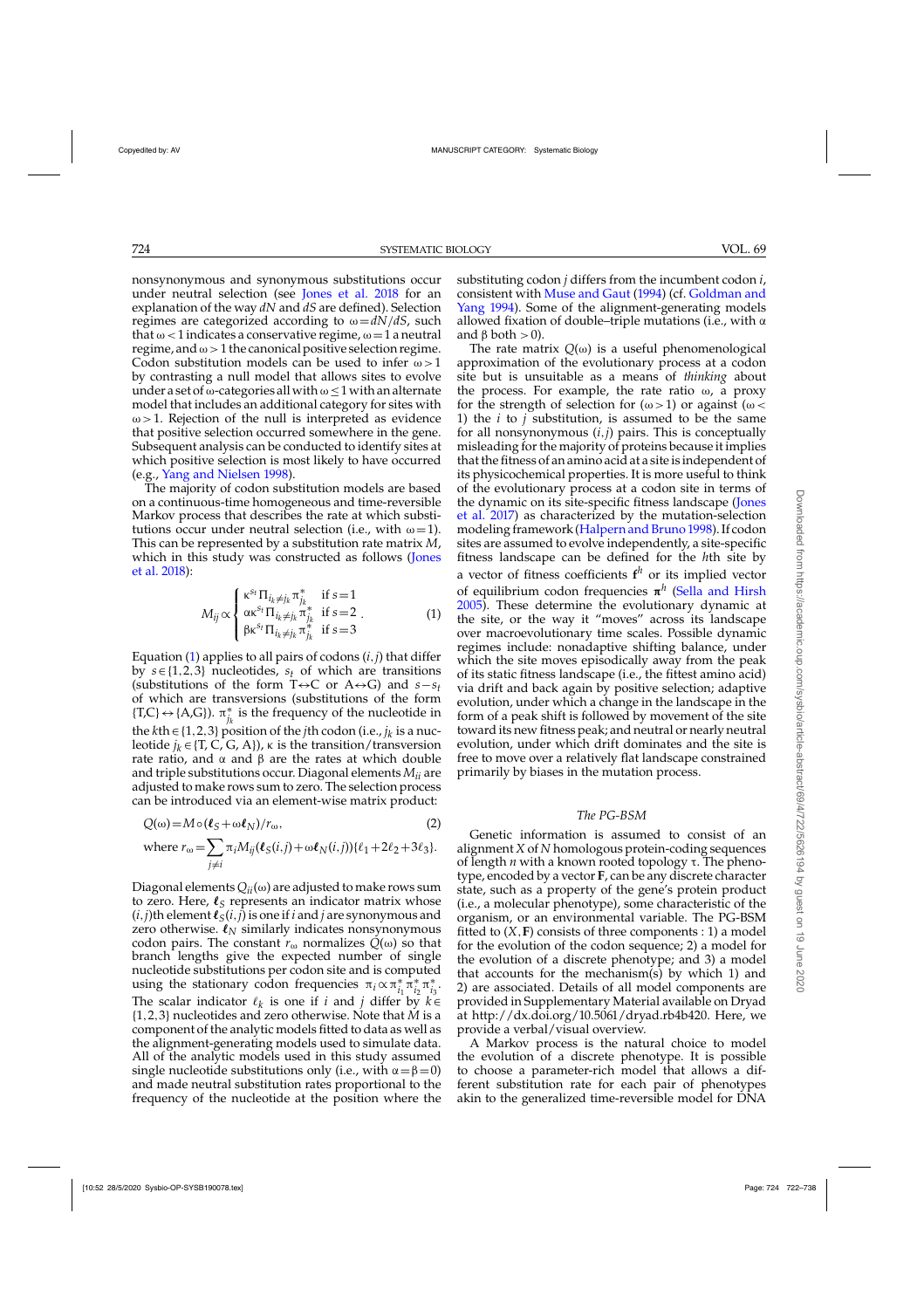[\(Tavaré 1986\)](#page-16-0), which would allow for possible asymmetries caused by canalization, for example. Instead, we chose to use the simpler proportional rates model under which the phenotype is assumed to have changed from *i* at a parent node to *j* at a daughter node via a continuous time Markov process at a constant rate proportional to the stationary frequency of state *j* with proportionality constant . This choice was motivated in part by the fact that the number of discrete phenotypic states was two for most of our simulations and real data analyses, and that the generalized time-reversible model for a 2-state system is equivalent to the proportional rates model.

The model for sequence evolution assumes that some proportion  $\pi_0$  of sites evolved under  $\omega_0 = 0$  over the tree while the remaining sites evolved via a covarion-like process with random switches between two rate ratios  $\omega_1$  < ω<sub>2</sub> over time at a rate of  $δ$  switches per unit branch length (i.e., under the simple covarion-like model hereafter referred to as  $CLM3(k=2)$  [Jones et al. 2017\)](#page-15-0). Alignments typically exhibit variations in rate ratio across sites in addition to site-specific variations over time. It is possible to account for variations across sites using an Mseries model such as M3(*k*=2) [\(Yang et al. 2000\)](#page-16-0), which assumes sites evolved under either  $\omega_1$  or  $\omega_2$  over the entire tree without heterotachy. However, by accounting for random switching between  $\omega_1$  and  $\omega_2$  over time, the covarion-like model  $CLM3(k=2)$  implicitly accounts for variations in site-specific time-averaged rate ratios (cf. [Wu and Susko 2009\)](#page-16-0). Hence, with only one extra parameter (the switching rate  $\delta$ ), CLM3( $k=2$ ) captures variations in rate ratio both across sites and over time. The covarion-like model consequently often provides a better fit to real alignments compared to M3(*k*=2) (e.g., [Jones et al. 2018\)](#page-15-0). Furthermore, the CLM3(*k*=2) component of the PG-BSM provides a means to account for heterotachy caused by processes unassociated with the evolution of the phenotype. Such processes can include not only nonadaptive shifting balance but also adaptive changes in site-specific landscapes not associated with changes in the phenotype. By accounting for what we call heterotachy-by-any-cause, the covarion-like model reduces the probability of falsely rejecting the null hypothesis, as will be demonstrated via simulation studies.

The alternative PG-BSM enforces dependencies between phenotype and genotype evolution at some fraction of sites, or what we call phenotype–genotype associations. Various mechanisms of dependency are amenable to phenomenological representation as distinct modes of heterotachy (Figure [1\)](#page-4-0). Here we consider three. First, a change in phenotype along a branch can coincide with a reduction in the stringency of selection at a site in the descendant clade. This might be caused by a reduction in the site's role in the maintenance of the protein's tertiary structure [\(Pupko and Galtier](#page-16-0) [2002\)](#page-16-0), or [by a change in a life-history trait \(](#page-15-0)Lartillot and Poujol [2011](#page-15-0); [Karin et al. 2017\)](#page-15-0) such as a reduction in the reproductive population size. These mechanisms are expressed phenomenologically in the PG-BSM as

the cladewise (CW) process under which a proportion  $\pi_{\text{cw}}$  of sites are assumed to have evolved under the smaller  $\omega_1$  prior to a change in phenotype and under the larger  $\omega_2$  over the entire clade descending from the branch over which a change in phenotype occurred (CW tree in Figure [1\)](#page-4-0). Second, a change in phenotype along a branch can coincide with an increase in the stringency of selection at a site. Mechanisms that can produce this result are represented in the PG-BSM by the reverse cladewise (rCW) process under which a proportion  $\pi_{\text{rcw}}$  of sites are assumed to have evolved under the larger  $\omega_2$  prior to a change in phenotype and under the smaller  $\omega_1$  over the entire clade descending from the branch over which a change in phenotype occurred (rCW tree in Figure [1\)](#page-4-0). Third, a change in phenotype can coincide with changes in site-specific fitness landscapes in the form of peak shifts. This mechanism is represented in the PG-BSM by the branchwise (BW) process under which a proportion  $\pi_{BW}$  of sites are assumed to have evolved under the larger  $\omega_2$  over branches along which the phenotype changed and under the smaller  $\omega_1$  everywhere else in the tree (BW tree in Figure [1\)](#page-4-0).

Sites consistent with the phenomenological CW, rCW or BW processes (herein referred to as CW, rCW, or BW sites) represent a subset of those assumed by the null PG-BSM to have evolved under the covarion-like process. It is therefore assumed that the CW, rCW, BW, and covarion-like processes all share the same  $\omega_1$  and  $\omega_2$ . This is in contrast to the approach taken by the branchsite model first introduced by [Yang and Nielsen](#page-16-0) [\(2002](#page-16-0)). One version of that model (the YN-BSM A, [Yang et al.](#page-16-0) [2005\)](#page-16-0) partitions sites into four categories according to the way they are assumed to have evolved. Category 0 and 1 sites are assumed to have evolved under  $0 < \omega_0 < 1$  and  $\omega_1 = 1$  over the entire tree. Category 2a sites are assumed to have evolved under  $0 < \omega_0 < 1$  and category 2b sites under  $\omega_1 = 1$  everywhere in the tree except for the set of prespecified foreground branches, where they are both assumed to have evolved under  $\omega_2 \geq 1$ . The rate ratio  $\omega_2$ therefore applies to category 2 sites only. This approach gives the YN-BSM A the power to detect evidence of positive selection (i.e.,  $\omega_2 > 1$ ) at a small number of sites along foreground branches, but also introduces the [risk of issues related to irregularity \(e.g.,](#page-15-0) Baker et al. [2016;](#page-15-0) [Mingrone et al. 2018\)](#page-15-0). When the proportion of category 2 sites  $(p_2)$  is small, for example,  $\omega_2$ becomes nearly unidentifiable. Its maximum likelihood estimate can consequently be very large and potentially misleading. The PG-BSM avoids potential irregularity issues by using the same parameters  $\omega_1$  and  $\omega_2$  for all four processes. Our approach undoubtedly reduces the statistical power to detect a small number of sites that evolved under an exceptionally large rate ratio. However, we argue that the potential impact of this loss is mitigated by the fact that the PG-BSM does not rely on evidence of positive selection to reject the null.

The alternate PG-BSM requires knowledge of where in the tree the phenotype changed. This information is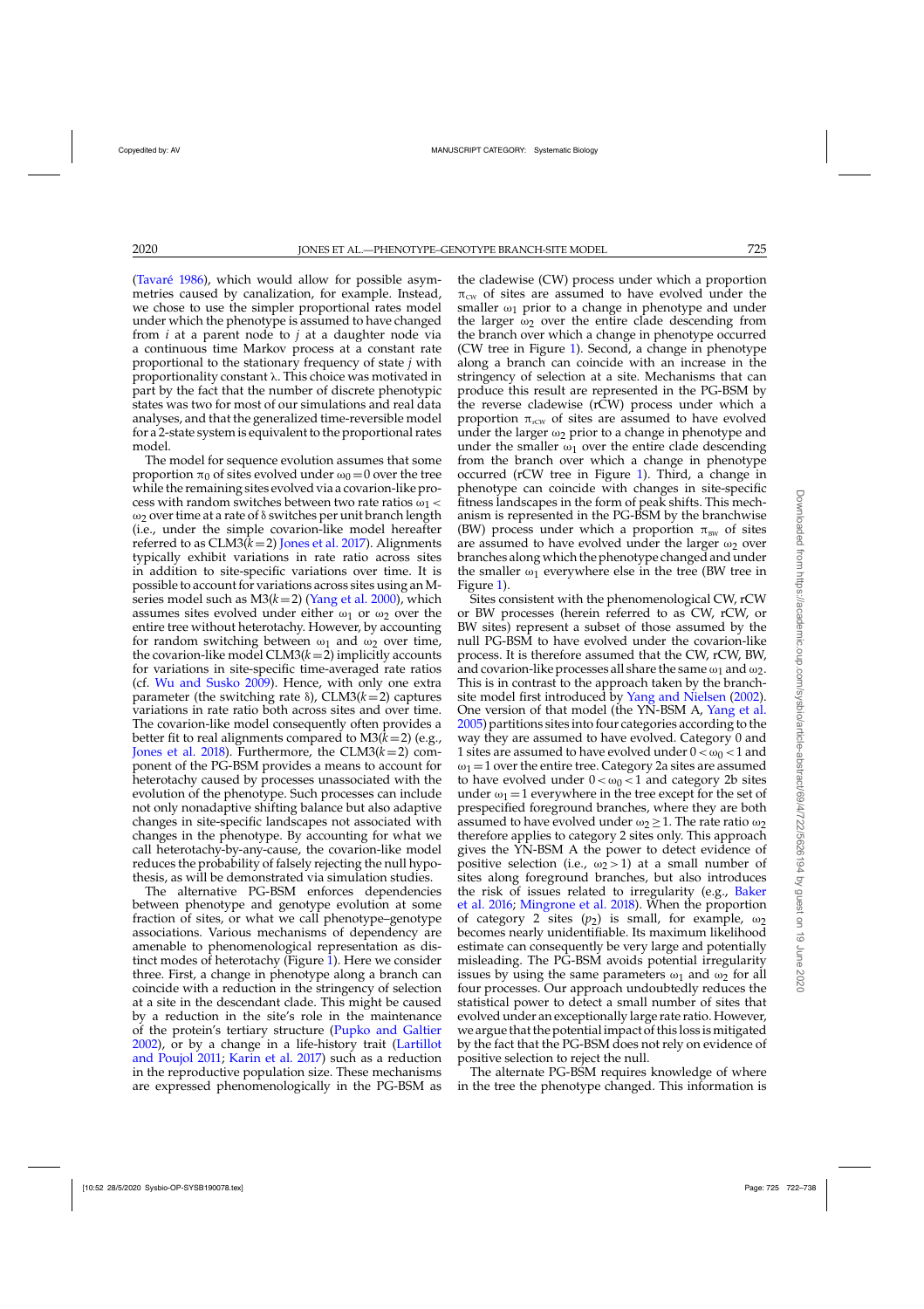<span id="page-4-0"></span>

FIGURE 1. An illustration of the difference between the cladewise (CW and rCW) and branchwise (BW) evolutionary processes assumed under the alternative PG-BSM. Each process accounts for a specific form of heterotachy associated with changes in phenotype. The empty and filled markers at the terminal nodes indicate three phenotypic states.  $\omega_1 < \omega_2$  are  $dN/dS$  rate ratios. The gray disks indicate the nodes at which a change in phenotype occurred. CW sites are assumed to have evolved under  $\omega_1$  prior to a change in phenotype and under  $\omega_2$  after a change. rCW sites are assumed to have evolved under  $\omega_2$  prior to a change in phenotype and under  $\omega_1$  after a change. BW sites are assumed to have evolved under  $\omega_2$  over branches along which a change in phenotype occurred and under  $\omega_1$  everywhere else in the tree. The model assumes a rooted tree because the interpretation of the CW and rCW processes require a particular order of change in rate ratio.

provided by realizations of ancestral phenotypes at the internal nodes of the tree generated using the model for phenotype evolution. Each set of realizations is converted to a change map  $z=(z_1,...,z_{2N-2})$ , a vector of zeros and ones where zero indicates a branch over which the phenotype remained constant and one a branch over which the phenotype changed. The likelihood function under the alternative hypothesis can in principle be computed by summing over all possible change maps each weighted by its probability under the model for phenotype evolution. However, the number of possible change maps can be very large depending on the number of taxa and phenotypic states. To make the summation feasible, a sample of  $10<sup>5</sup>$  change maps is generated and the summation is over all unique change maps that appear in the sample each weighted by its relative frequency  $\hat{\pi}_z$ . To further reduce computational load, change maps that occurred with  $\hat{\pi}_z < 10^{-3}$  are excluded. The relative frequencies  $\hat{\pi}_z$  of the remaining change maps are renormalized to sum to one.

An omnibus test is conducted to contrast the null and alternative components of the PG-BSM. The components can differ by *m*∈ {1,2,3} parameters among the proportions  $\{\pi_{\text{cw}}, \pi_{\text{rcw}}, \pi_{\text{BW}}\}$  depending on which of the three processes are included in the alternate model. In all cases, the null PG-BSM is the same as the alternative when the proportions are on the boundary of the parameter space (i.e., when  $\pi_{\text{cw}} = \pi_{\text{rcw}} = \pi_{\text{BW}} = 0$ ). The theoretical limiting distribution of the log-likelihood

ratio is therefore a 50:50 mixture of the  $\chi_0^2$  and  $\chi_1^2$ distributions when  $m=1$  and an unknown mixture of the  $\chi^2_{0}$ ,  $\chi^2_{1}$ ,..., $\chi^2_{m}$  distributions when  $m \in \{2,3\}$  [\(Self and Liang](#page-16-0) [1987\)](#page-16-0). Although the mixture weights for the distribution are unknown when *m*∈ {2,3}, the 95th percentile of a mixture of the  $\chi^2_{\alpha}$ ,  $\chi^2_{1}$ ,...,  $\chi^2_{m}$  distributions is always at most that of the  $\chi^2_m$  distribution (i.e., 3.84, 5.99, and 7.81) for  $m=1$ ,  $m=2$ , and  $m=3$ , respectively). Using these as critical values for the omnibus test should therefore be conservative and produce <5% type I error rate.

Rejection of the null hypothesis provides evidence for phenotype–genotype associations at some sites in the alignment. Naive empirical Bayes analysis is then used to identify the most likely process under which each site evolved (i.e., the null covarion-like process or one of the alternatives, the CW, rCW, or BW processes). A false positive occurs when a site pattern  $x^h$  is incorrectly attributed to one of the three alternative processes. The false positive rate is usually controlled by attributing site patterns to process *c*∈ {CW,rCW,BW} only when the posterior  $P(c | x^h)$  is greater than some threshold such as 0.95 (e.g., [Yang et al. 2000](#page-16-0)). An alternative approach, also based on posteriors, is to aim to control the proportion of sites attributed to process *c* that in fact did not evolve under *c* [\(i.e., the false discovery rate,](#page-15-0) Benjamini and Hochberg [1995\)](#page-15-0). To see the difference between the two approaches, consider an analysis of an alignment with 1000 codon sites. Suppose 10 sites were inferred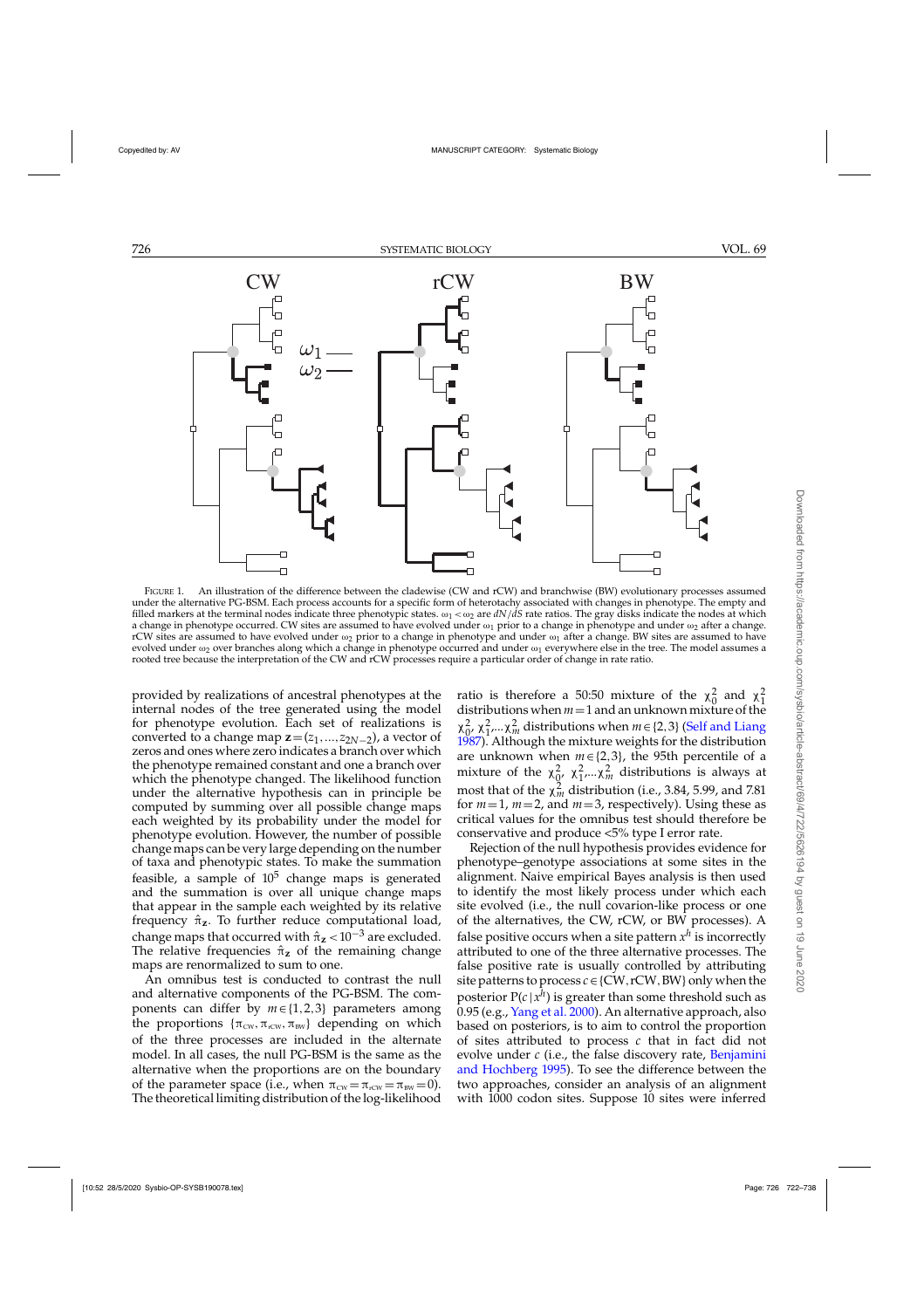to have evolved under the CW process (i.e., there were 10 "discoveries") and that 5 of these were incorrect. Then the false positive rate would only be 0.5% (5 sites out of 1000), whereas the false discovery rate would be 50% (5 sites out of 10). Hence, a low false positive rate does not necessarily imply a low false discovery rate, particularly when the number of discoveriesis small. The false discovery rate approach was used in all analyses but with one modification. Rather than controlling the *proportion* of false discoveries of a given category *c*∈ {CW,rCW,BW}, it was decided to control the *number* of false discoveries or the "false discovery counts" (FDC) for each process.

To quantify the evidential support for branches over which the phenotype is thought to have changed, the probability of the most frequently sampled change map **z**<sup>∗</sup> conditioned on the combined data is estimated. The algorithm that generates change maps makes use of estimates of (the proportionality constant for the model of phenotype evolution) and **t** (a vector of branch lengths). But  $\lambda$  is independent of the alignment under the null hypothesis, meaning that the proportion  $\hat{\pi}_{z^*}$ of change maps that correspond to the most frequently sampled change map depends on *X* only through branch length estimates. The likelihood of the combined data under the alternative model  $(X, F)$  given  $z^*$ , by contrast, also depends on the existence of site patterns that match to greater or lesser degree patterns of heterotachy indicated by **z**<sup>∗</sup> that are consistent with either the CW, rCW, or BW process. It follows that the probability assigned to the most likely history of the phenotype can be increased under the alternate PG-BSM by accounting for such sites if they exist, as demonstrated in the analyses to follow.

### **RESULTS**

# *Rigorous Model Assessment Requires a Realistic Data-Generating Process*

Accuracy and power are usually assessed by fitting a codon substitutionmodel to alignments generated under a similar model [\(Anisimova et al. 2001,](#page-15-0) [2002](#page-15-0); [Wong et al.](#page-16-0) [2004;Zhang 2004;](#page-16-0)[Kosakovsky Pond and Frost 2005;](#page-15-0)Yang et al. [2005](#page-16-0); [Zhang et al. 2005;](#page-16-0) [Yang and dos Reis 2011](#page-16-0); [Kosakovsky Pond et al. 2011](#page-15-0); [Lu and Guindon 2013\)](#page-15-0). One drawback of this approach is that standard models constructed from rate matrices of the form *Q*(ω) cannot mimic site-specific variations in  $\omega$  caused by processes suc[h as adaptation following episodic peak shifts \(](#page-15-0)dos Reis [2015\)](#page-15-0) and nonadaptive shifting balance [\(Jones et al.](#page-15-0) [2017\)](#page-15-0). This is an issue because heterotachy generated by such processes may well be pervasive in real alignments (e.g., [Fitch and Markowitz 1970](#page-15-0); [Fitch 1971;](#page-15-0) [Lopez et al.](#page-15-0) [2002;](#page-15-0) [Philippe et al. 2003;](#page-15-0) [Wang et al. 2007;](#page-16-0) [Whelan et al.](#page-16-0) [2011\)](#page-16-0) and can engender statistical pathologies that will go unnoticed if models are tested using data simulated without such heterotachy (e.g., phenomenological load, [Jones et al. 2018](#page-15-0)).

A direct way to mimic heterotachy is to base the generating model on the mutation-selection framework. Two such generating models were used in this study. The first, dubbed MSmmtDNA, was developed to mimic 12 concatenated H-strand mitochondrial DNA sequences (3331 codon sites) from 20 mammalian species as distributed in the PAML software package [\(Yang 2007](#page-16-0)). MSmmtDNA was shown to produce data similar to the real alignment by several measures of comparison, and with similar levels of heterotachy [\(Jones et al.](#page-15-0) [2018\)](#page-15-0). Although MSmmtDNA is more realistic as a generating model, it represents only a small portion of the space of all distributions of vectors of sitespecific fitness coefficients that might arise in nature. We therefore used a second generating model for some of our simulations that samples with replacement from a set of 3598 such vectors estimated from an alignment of 12 mitochondrial genes taken from 244 mammalian species [\(Tamuri et al. 2014\)](#page-16-0). This generating process will be referred to as MSTGdR after the authors of that study (Tamuri, Goldman, and dos Reis). Substitutions between codons that differ by two or three nucleotides can only occur in single nucleotide steps under the PG-BSM, consistent with the majority of codon substitution models in common use today. The occasional fixation of double or triple mutations will therefore manifest as an additional source of heterotachy [\(Jones et al.](#page-15-0) [2018\)](#page-15-0). It was not clear what effect such fixations might have on power and accuracy when left unaccounted for by the fitted model. We therefore included alignments generated using both MSmmtDNA with 0% double– triple mutations and MSmmtDNA with 6% double– triple mutations (recent studies suggest that double– triple mutations comprise between 1% and 3% of all mutations, [Keightley et al. 2009](#page-15-0); [Schrider et al. 2014](#page-16-0); [De Maio et al. 2013](#page-15-0); [Harris and Nielsen 2014\)](#page-15-0). The null PG-BSM itself was also used to generate alignments for the purpose of assessing the statistical properties of the PG-BSM without misspecification.

The mutation-selection framework has been used in several studies to simulate alignments [\(Holder et al.](#page-15-0) [2008;](#page-15-0) [Spielman and Wilke 2015,](#page-16-0) [2016;](#page-16-0) [Spielman et al.](#page-16-0) [2016;](#page-16-0) [Jones et al. 2017](#page-15-0), [2018](#page-15-0)). In all cases the substitution process was stationary, meaning that fitness coefficients and the stringency of selection were made to be constant at each site over the entire tree. In this study, MSmmtDNA and MSTGdR were formulated to include a subset of sites evolved under nonstationary processes in the form of changes in the stringency of selection and/or fitness coefficients at specific nodes of the tree (Figure [1\)](#page-4-0). Changes in the stringency of selection starting along a single branch leading to a clade can manifest as a cladewise difference in the mean rate ratio ω to produce site patterns phenomenologically consistent with the CW or rCW processes. Similarly, changes in fitness coefficients (a peak shift) along a single branch can result in site patterns phenomenologically consistent with the BW process, particularly if they occur at sites otherwise evolved under stringent selection. In this way, the mutation-selection framework was used to produce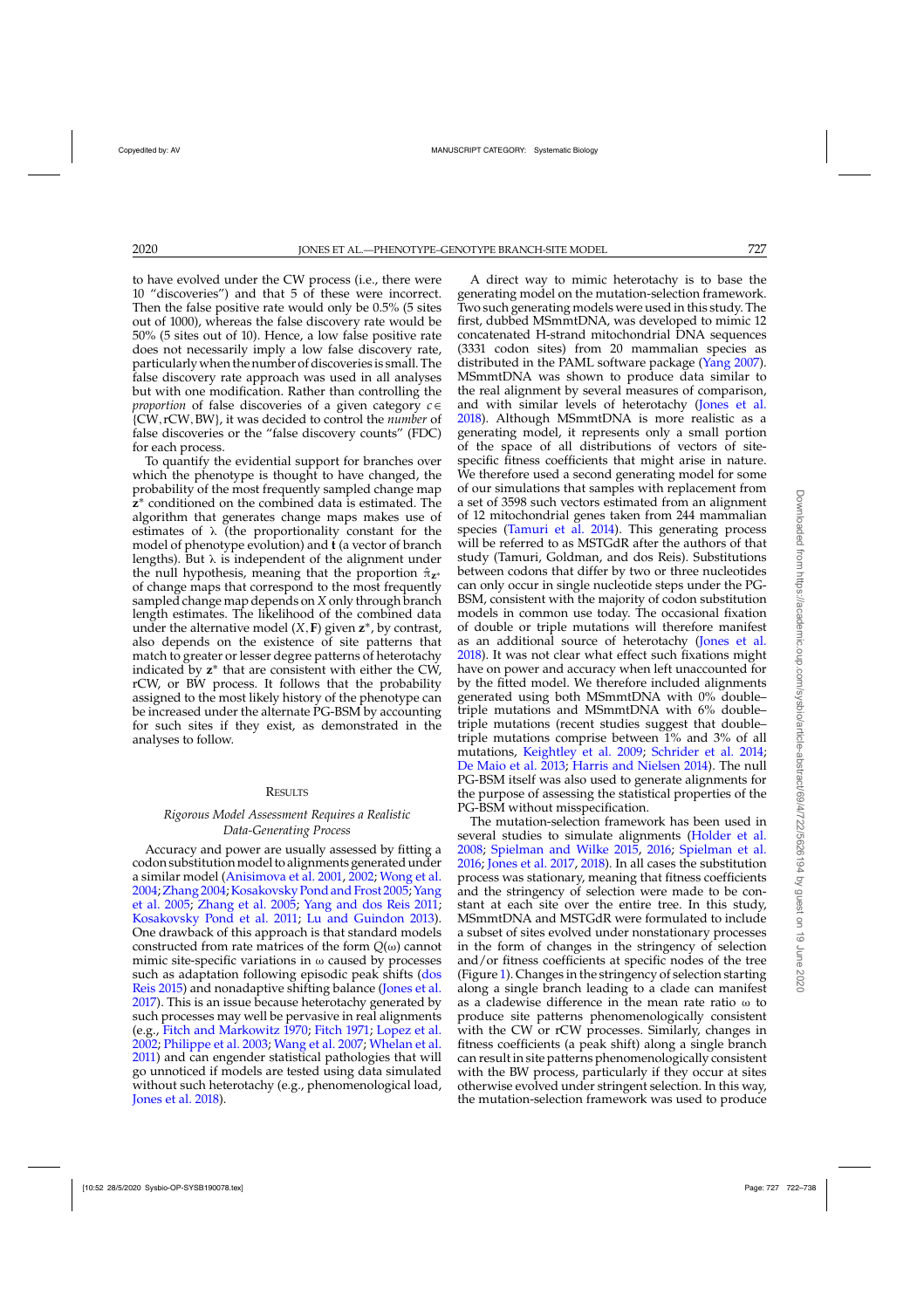<span id="page-6-0"></span>

FIGURE 2. The clocked and unclocked trees used in Simulations 1, 2, and 3. Tree depths give the expected number of single nucleotide substitutions per codon. Symbols at the nodes indicate different phenotypes, with *k*=2 phenotypes (0 and 1) on the clocked tree and *k*=4 (0, 1, 2, and 3) on the unclocked tree.

alignments with realistic levels of heterotachy due to multiple processes. Our purpose was to assess the ability of the PG-BSM to identify among all variant site patterns those most consistent with one of the three modes of heterotachy represented in Figure [1.](#page-4-0) Our approach represents a significant improvement over traditional methods of model testing based on data generated using rate matrices of the form  $Q(\omega)$ . Details of all generating processes are provided in Supplementary material available on Dryad.

#### **SIMULATIONS**

In this section, we report the results of three simulation studies encompassing a wide variety of evolutionary scenarios. Simulation 1 was designed to test the statistical properties of the PG-BSM by fitting the model to alignments generated under the null PG-BSM. Simulation 2 was conducted to assess the impact of differences between the process assumed under the fitted model and the process used to generate the data (i.e., misspecification). For this purpose, alignments were generated using MSmmtDNA with 0% double–triple mutations or 6% double–triple mutations and MSTGdR with 0% double– triple mutations. In some cases, the alternate PG-BSM was fitted with the phenotype designated incorrectly. Simulation 3 was designed to assess the performance of the model under a scenario with four phenotypes. Increasing the number of phenotypes introduces greater uncertainty in the distribution of change maps and therefore represents a greater challenge to the model. Note that all simulations were conducted with  $\pi_{\text{rcw}} = 0$ (i.e., no sites were evolved under the rCW process), and in all that follows the alternate PG-BSM included the CW and BW processes unless otherwise indicated.

### *Simulation 1: Generating under the Null PG-BSM*

According to maximum likelihood theory, when the PG-BSM is fitted to data generated under the null PG-BSM, and as information (i.e., the number of codon sites) increases without bound, 1) the distribution of the log-likelihood ratio for the contrast between the null and alternate PG-BSM will converge to some unknown mixture of the  $\chi_0^2$ ,  $\chi_1^2$  and  $\chi_2^2$  distributions [\(Self and Liang](#page-16-0) [1987\)](#page-16-0), and 2) the distribution of the maximum likelihood estimate for each model parameter will converge to a normal centered on the parameter's generating value. The objective of the first simulation was to assess how well these expectations hold. To that end, 100 alignments 300 codons in length and 100 alignments 1000 codons in length were generated on the clocked and unclocked trees shown in Figure 2. The generating model was the null PG-BSM with the following parameters:  $\pi_0 = 0.65$ (the proportion of sites evolving under  $\omega_0 = 0$ ),  $\omega_1 = 0.10$ ,  $\omega_2 = 1.50$ ,  $p_1 = 0.80$ ,  $\delta = 0.20$ ,  $\pi_{\text{cw}} = \pi_{\text{BW}} = 0$ , where  $p_1$  is the expected proportion of time a heterotachous site spends evolving under  $\omega_1$ . The parameters for the mutation process, including position-specific nucleotide frequencies and the transition/transversion rate ratio, were set to values estimated from an alignment of 12 concatenated H-strand mitochondrial DNA sequences from 20 mammalian species [\(Yang 2007\)](#page-16-0). The phenotypes assumed under the alternate PG-BSM were those indicated at the terminal nodes in Figure 2 (e.g., reading from top to bottom **F**=(0,0,0,0,1,1,1,1,0,0,0,0,0,0,0,0) for the clocked tree and **F**=(1,1,1,1,0,0,0,0,0,2,2,2,2,2,2,3,3) for the unclocked tree).

Likelihood ratio tests were conducted assuming  $\chi^2$ to be the limiting distribution, when using 5.99 as the critical value would be expected to result in a nominal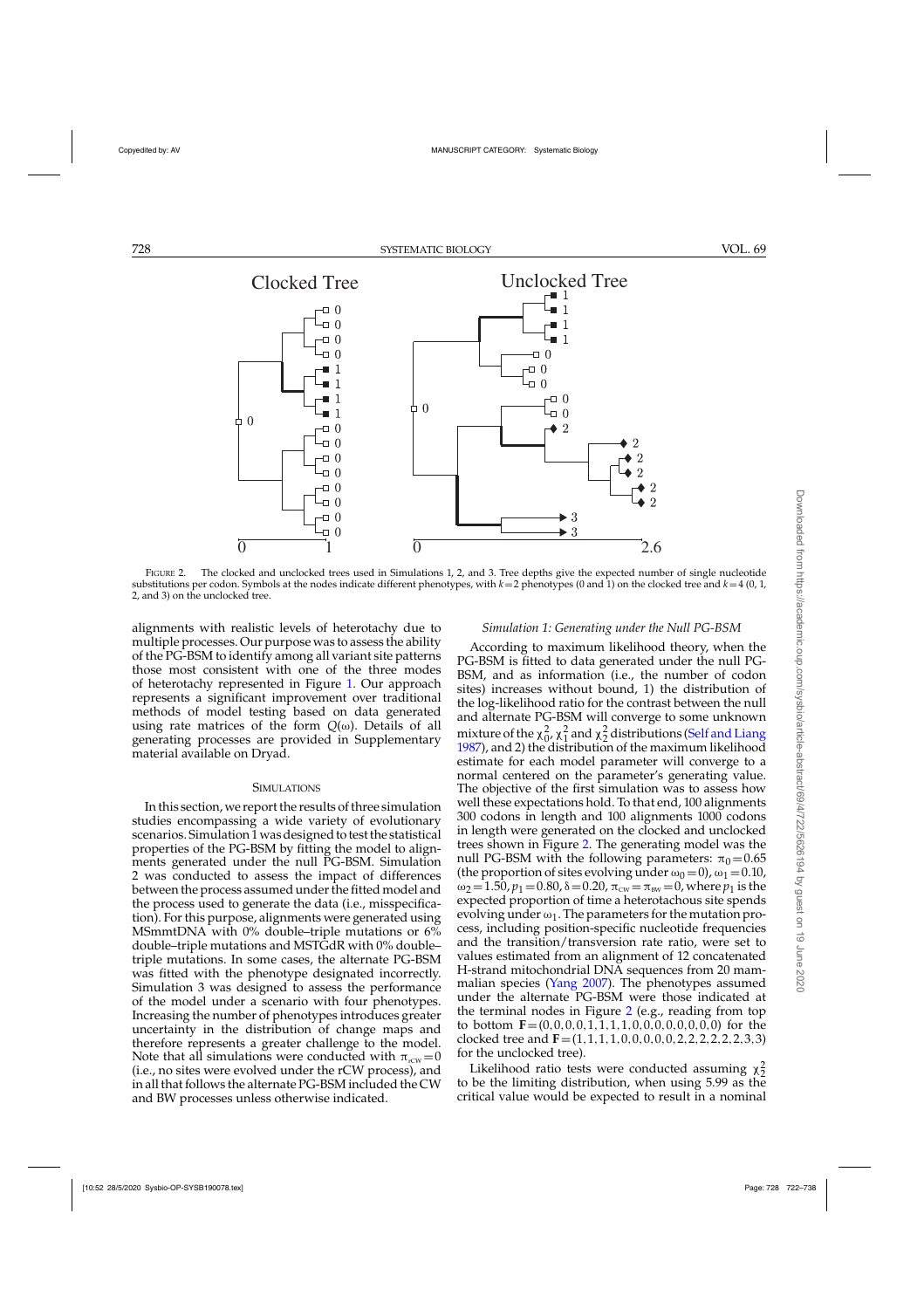<span id="page-7-0"></span>TABLE 1. Simulation 1 log-likelihood ratio distributions

| Scenario                   | 0 <sub>to</sub> | $0.50$ to | $5.99$ to | False    |
|----------------------------|-----------------|-----------|-----------|----------|
|                            | 0.50            | 5.99      | $+\infty$ | positive |
| PG-BSM C 300 sites         | 0.66            | 0.32      | 0.02      | 2/100    |
| PG-BSM UC 300 sites        | 0.68            | 0.32      | 0.00      | 0/100    |
| PG-BSM C 1000 sites        | 0.65            | 0.34      | 0.01      | 1/100    |
| PG-BSM UC 1000 sites       | 0.78            | 0.22      | 0.00      | 0/100    |
| Expectation under $\chi^2$ | 0.22            | 0.73      | 0.05      | 5/100    |

Comparison of the empirical log-likelihood ratio distribution for Simulation 1 scenarios with the assumed  $\chi^2$  distribution. The last column shows the number of times the omnibus test incorrectly rejected the null to give a false positive. C indicates simulations using the clocked tree, UC simulations using the unclocked tree; 300 and  $100\overline{0}$ indicate the number of simulated codon sites. One hundred alignments were generated under each simulation scenario.

TABLE 2. Site patterns identified by the YN-BSM

| Clade           | Site           | <b>Site</b>    | Site     | <b>Site</b>             | Site     | <b>Site</b>       |
|-----------------|----------------|----------------|----------|-------------------------|----------|-------------------|
|                 | 64             | 182            | 153      | 329                     | 239      | 127               |
| Marine (20)     | $S_{20}$       | $S_{20}$       | $N_{20}$ | $L_{12}M_{5}I_{2}V_{1}$ | $M_{20}$ | $L_{13}V_5A_1I_1$ |
| Freshwater (8)  | $S_8$          | $S_8$          | Tg       | Ċя                      | $K_8$    | Mg                |
| Terrestrial (9) | S <sub>9</sub> | S <sub>9</sub> | No       | $L_7F_1A_1$             | $M_8L_1$ | $L_7F_2$          |
| Intertidal (8)  | $S_8$          | $S_8$          | N8       | $L_3A_3S_2$             | Ms       | $L_6V_2$          |
| P(cat 2)        | 0.9970         | 0.9970         | 0.9610   | 0.9590                  | 0.9530   | 0.9500            |

Amino acid composition for sites with  $P(\text{cat } 2) \geq 0.95$  as determined by the YN-BSM A using the branch leading to the freshwater clade as the foreground branch. Sites are shown in order of descending Bayes empirical Bayes posteriors. Letters represent amino acids and subscripts the number of taxa with that amino acid among the corresponding clade.

false positive rate of 5%. As the true limiting distribution of the log-likelihood ratio is an unknown mixture of  $\chi_0^2$ ,  $\chi^2$ , and  $\chi^2$ , the actual critical value corresponding to a 5% test is some unknown value less than 5.99. It follows that the expected false positive rate using 5.99 is less than 5%, and that assuming  $\chi^2$  makes the test conservative. The relative frequencies of the empirical log-likelihood ratio in each of the three intervals [0,0.50), [0.50,5.99), and  $(5.99, +\infty)$  for all four simulation scenarios to that expected under the  $\chi^2$  distribution are shown in Table 1. Using the 5.99 cut-off gave a false positive rate of at most 2/100 among Simulation 1 scenarios. Furthermore, the relative frequencies in the [0,0.50) interval fell between 0.65 and 0.78 compared to the expected probability 0.22 for the  $\chi^2$  distribution. This result is not inconsistent with the fact that the actual limiting distribution places a substantial weight of 0.5 on the  $\chi_0^2$  component of the mixture (i.e., a point mass of 0.5 at zero; the weight is 0.5-*p* on the  $\chi^2$  distribution and *p* on the  $\chi^2$  distribution for some unknown  $p \in [0, 0.5)$ , [Self and Liang 1987](#page-16-0)). The test therefore appears to be conservative as expected, at least under the scenarios considered. We nevertheless elected to use  $\chi^2$  for the remainder of our analyses as a buffer against inevitable misspecifications and/or issues associated with low information content, as is standard practice when an exact distribution is unknown (e.g., [Wong et al. 2004;](#page-16-0) [Zhang et al. 2005](#page-16-0); [Yang 2007](#page-16-0), [2017](#page-16-0)).

The mean, median, and standard deviation of the maximum likelihood estimates of select model parameters for each generating scenario are shown in Table 1 in Supplementary material available on Dryad. In each case, themean andmedian were either the same or nearly so, indicating symmetrical distributions. A one-sample Kolomogorov–Smirnov test for normality applied to each set of 100 maximum likelihood estimates failed to reject the null hypothesis of a normal distribution in all cases (*P*-value  $\geq$  0.16). Furthermore, the mean maximum likelihood estimate for each parameter was either the same or very close to its generating value in all four scenarios. And in each case the standard deviation was smaller for the 1000-codon scenario compared to its counterpart 300-codon scenario (see Figure [3\)](#page-8-0). These results suggest that the PG-BSM is statistically well behaved when fitted to alignments generated under the scenarios considered.

## *Simulation 2: Generating under MSmmtDNA and MSTGdR*

The second simulation study was conducted to assess the statistical accuracy and power of the PG-BSM when fitted to alignments simulated using a more complex generating model compared to the null PG-BSM. In particular, we aimed to generate alignments using the mutation-selection framework in such a way as to mimic realistic levels of heterotachy caused by nonadaptive shifting balance and episodic changes in site-specific fitness landscapes. The simulation is comprised of five scenarios, each of which was tested under three different sequence generating processes, yielding 15 cases in total (see Table 2 in Supplementary material available on Dryad). In the first scenario (denoted 2a  $(\pi_{\text{cw}},\pi_{\text{BW}})=(0\%,0\%)$ , alignments were generated with no phenotype–genotype association, but with substantial heterotachy due to nonadaptive shifting balance. These alignments therefore contained signal for the covarion-like process that could potentially be misconstrued as signal for the CW and BW processes under the alternate PG-BSM. The second scenario (denoted 2b  $(\pi_{\text{cw}}, \pi_{\text{BW}})$  = (5%,0%)) included signal in the form of a small fraction ( $\pi_{\text{cw}} = 5\%$  of 300 sites) of sites generated with a reduction in the stringency of selection. The third scenario (denoted 2c  $(\pi_{\text{cw}}, \pi_{\text{BW}}) = (0\%, 5\%)$ ) included sites generated with peak shifts ( $\pi_{BW} = 5\%$ ). In the fourth scenario (denoted 2d  $(\pi_{\text{cw}}, \pi_{\text{BW}}) = (0\%, 0\%)$ ) we investigated the effect of phenotype error by using the data generated for 2c but with a misspecified vector of phenotypes. In this case, the data included heterotachy generated by peak shifts at 5% of sites that occurred independently of the assumed phenotype, and so was designated  $(\pi_{\text{cw}},\pi_{\text{BW}})=(0\%,0\%)$  to indicated no phenotype–genotype association. Signal for phenotype–genotype association was increased in the final scenario (denoted 2e ( $\pi_{\text{cw}}, \pi_{\text{BW}}$ ) =(5%,5%)) by including both sites generated with a reduction in the stringency of selection ( $\pi_{\text{cw}} = 5\%$ ) and sites with peak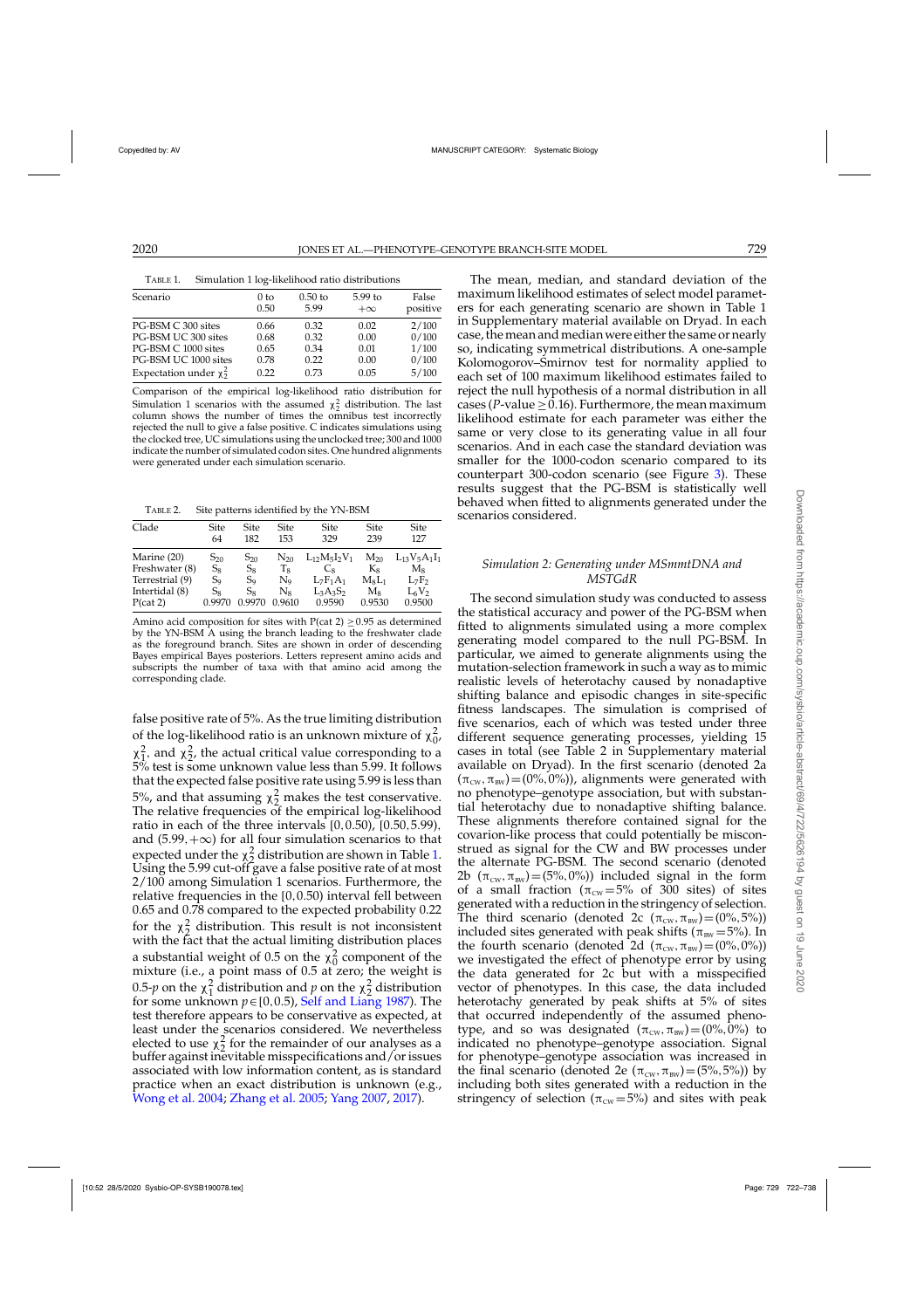<span id="page-8-0"></span>

FIGURE 3. Violin plots for select maximum likelihood estimates obtained in Simulation 1. The first pair of plots in each panel (light grey) are for alignments generated on the clocked tree with 300 (C300) and 1000 (C1000) codon sites. The second pair of plots in each panel (dark grey) are for alignments generated on the unclocked tree with 300 (UC300) or 1000 (UC1000) codon sites. The varying width of each violin plot indicates a smoothed probability density. Data points are marked as disks with random horizontal offset to produce the cloud around each plot. The median parameter estimate is indicated by the white circle and the interquartile range by the thick vertical bar. The horizontal line in each panel shows the parameter value used to generate the alignments.

shifts ( $\pi_{BW} = 5\%$ ). The three generating processes used were: MSmmtDNA with 0% double–triple mutations, MSmmtDNA with 6% double–triple mutations, and MSTGdR with 0% double–triple mutations. In each case 50 alignments 300-codons in length were generated on the clocked tree in Figure [2.](#page-6-0) Changes in the stringency of selection and/or peak shifts were effected along the branch marked in bold. The correct phenotype designation was  $\mathbf{F}=(0,0,0,0,1,1,1,1,0,0,0,0,0,0,0,0)$ , while the incorrect designation used in 2d was  $F=$  $(0,0,0,0,0,0,0,0,1,1,1,1,0,0,0,0).$ 

The omnibus test correctly failed to reject the null in all Scenario 2a ( $\pi_{\text{cw}}, \pi_{\text{BW}}$ ) = (0%,0%) trials (Table 2 in Supplementarymaterial available on Dryad). In Scenario 2b ( $\pi_{\text{cw}},\pi_{\text{BW}}$ ) = (5%, 0%), the null was correctly rejected in 47/50, 46/50, and 42/50 trials, indicating good power, and the CW and BW processes were inferred at an average of  $(7\%, 1\%)$ ,  $(7\%, 1\%)$ , and  $(4\%, 0\%)$  of sites, in approximate agreement with their generating values. The agreement was also good in Scenario 2c ( $\pi_{\text{cw}}, \pi_{\text{BW}}$ ) =  $(0\%, 5\%)$  where the null was rejected in 46/50, 38/50, and 50/50 trials, and the CW and BW processes were inferred at an average of  $(1\%, 9\%)$ ,  $(2\%, 7\%)$ , and  $(1\%, 7\%)$ of sites. The null was rejected in only 1/50, 1/50, and 2/50 trials, in Scenario 2d (π<sub>cw</sub>, π<sub>bW</sub>)=(0%,0%), well below the expected 5% error rate. And in Scenario 2e  $(\pi_{\text{cw}},\pi_{\text{BW}})=(5\%,5\%)$  the null was rejected in all trials and the CW and BW processes were inferred at an average of  $(6\%, 9\%)$ ,  $(6\%, 8\%)$ , and  $(6\%, 6\%)$  of sites.

Results of the *post hoc* analysis applied to alignments with signal for phenotype–genotype association (Scenarios 2b, 2c, and 2e) are summarized in Table 3 in

TABLE 3. Site patterns identified by the PG-BSM

| Clade           | Site         | Site     | <b>Site</b> | <b>Site</b> | Site           | Site           |
|-----------------|--------------|----------|-------------|-------------|----------------|----------------|
|                 | 153          | 144      | 25          | 239         | 182            | 64             |
| Marine (20)     | $\rm N_{20}$ | $G_{20}$ | $L_{20}$    | $M_{20}$    | $S_{20}$       | $S_{20}$       |
| Freshwater (8)  | Тg           | $S_8$    | Fs          | $K_8$       | $S_8$          | $S_8$          |
| Terrestrial (9) | N9           | Go       | $I_5L_4$    | $M_8L_1$    | S <sub>9</sub> | S <sub>9</sub> |
| Intertidal (8)  | $\rm N_{8}$  | G8       | Lg          | Mg          | $S_8$          | $S_8$          |
| P(BW)           | 0.9859       | 0.9799   | 0.9458      | 0.9433      | 0.9221         | 0.7509         |

Amino acid composition for the first six sites identified by the PG-BSM to be associated with the freshwater versus other phenotype. Sites are shown in order of descending P(BW). Letters represent amino acids and subscripts the number of taxa with that amino acid among the corresponding clade.

Supplementary material available on Dryad. Analyses were conducted with the expected false discovery count limited to  $E\{FDC\}=1$  for each process  $c \in \{CW, BW\}$ . For Scenario 2b  $(\pi_{\text{cw}}, \pi_{\text{BW}})$  = (5%,0%) MSmmtDNA 0% DT (first row of Table 3), for example, the average FDC was 0.80 CW sites and 0.86 BW sites per alignment, and the average power to detect the  $15$  ( $5\%$  of 300) CW sites generated with a reduction in the stringency of selection was 0.31, corresponding to an average of 4.72/15 correctly identified sites per alignment. The FDCs among all scenarios were approximately normal in distribution and ranged between 0.62 and 2.12, with a mean of 1.32 and standard deviation of 0.44. The FDCs were therefore slightly biased toward values greater than the nominal expectation  $E(FDC) = 1$ . Note that a FDC of 1.32 corresponds to a false positive rate of 1.32/270 sites  $\times 100\% = 0.49\%$  for the  $(\pi_{\text{cw}}, \pi_{\text{BW}}) =$ (5%,5%) scenario.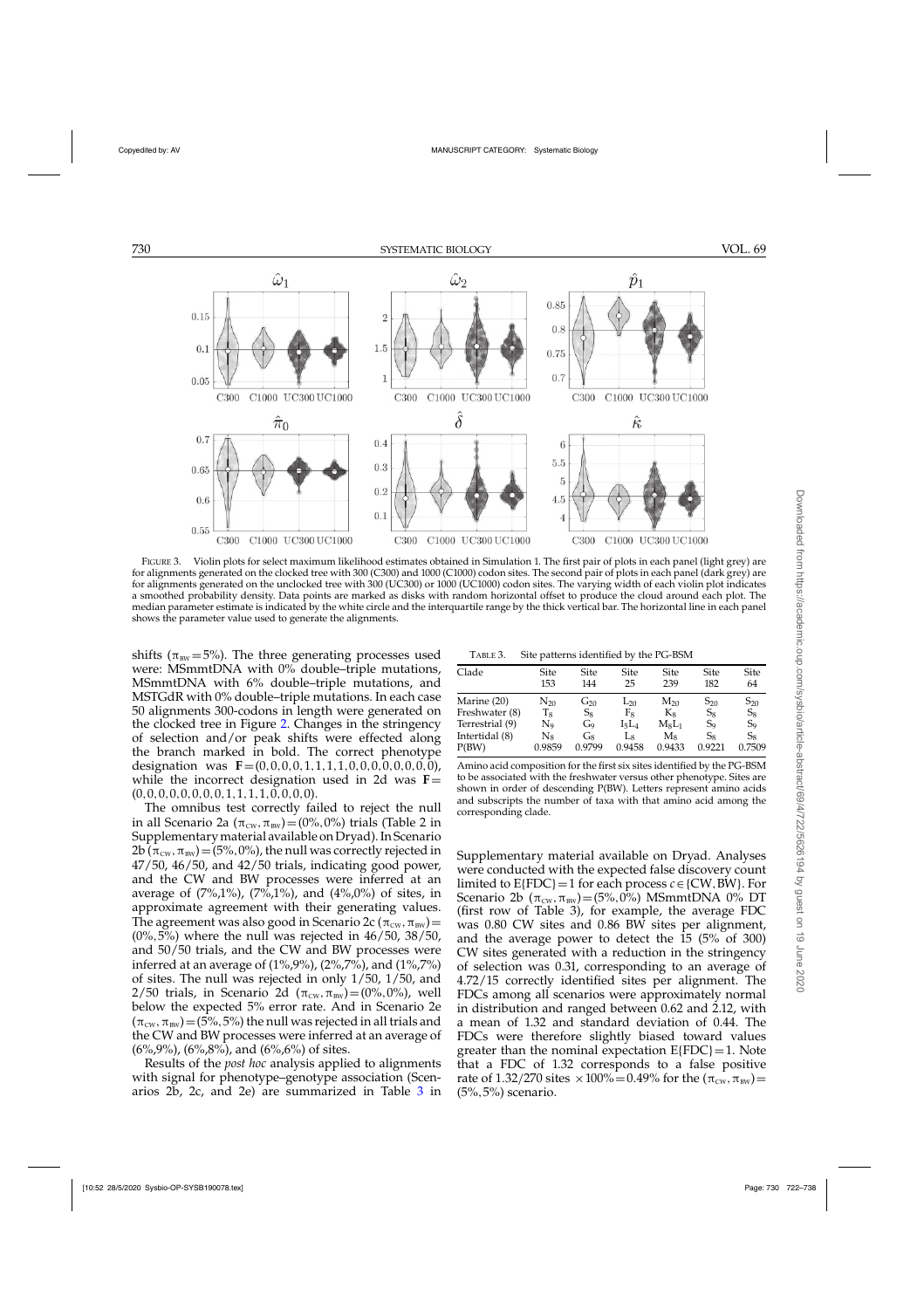The model performed well with respect to identifying the correct evolutionary history of the phenotype (see the last two columns of Table 3 in Supplementary material available on Dryad). The change map **z**<sup>∗</sup> corresponding to the most frequently sampled history matched that used to generate the alignment in no less than 44/50 trials and often in 50/50 trials. Furthermore, the probability  $\overline{P}(z^* | X, F)$  of  $z^*$  conditioned on all of the data was always greater than its relative sampling frequencyˆ **<sup>z</sup>**<sup>∗</sup> , with average differences ranging between  $0.22 < \hat{P}(z^* | X, F) - \hat{\pi}_{z^*} < 0.27$ . This result illustrates how accounting for phenotype–genotype associations can substantially reduce uncertainty in the inferred history of the phenotype whenever such associations exist.

# *Simulation 3: Generating under MSmmtDNA with Four Phenotypic States*

The third simulation study was conducted to assess the statistical accuracy and power of the PG-BSM under scenarios with four phenotypic states. In this case, we used only MSmmtDNA with 0% double– triple mutations to generate data because the results of Simulation 2 indicated no substantial difference between the three mutation-selection generating processes used there (as reported in Supplementary material available on Dryad). Fifty 300-codon alignments were generated on the unclocked tree in Figure [2](#page-6-0) under four scenarios. In the first (denoted 3a  $(\pi_{\text{cw}}, \pi_{\text{BW}}) = (0\%, 0\%)$ ) alignments were generated with no phenotype–genotype association. In the second (denoted 3b  $(\pi_{\text{cw}}, \pi_{\text{BW}})$ = (5%,0%)) alignments were generated with a reduction in the stringency of selection at 5% of sites. In the third (denoted 3c ( $\pi_{\text{cw}}, \pi_{\text{BW}}$ ) = (0%,5%)) alignments were generated with peak shifts at 5% of sites. And in the last scenario (denoted 3d  $(\pi_{\text{cw}},\pi_{\text{BW}})=(5\%,5\%)$ ) alignments were generated with both a reduction in the stringency of selection at 5% of sites and peak shifts at 5% of sites. In all cases, the stringency of selection and/or peak shifts were effected along the branches marked in bold. The phenotype assumed by the alternate PG-BSM was  **in all scenarios.** The unclocked tree is arguably more consistent with real data in both its irregular topology and depth compared to the clocked tree in Figure [2,](#page-6-0) and was chosen, in combination with the increase in the number of phenotypes, to provide a more challenging test of model performance.

The omnibus test correctly failed to reject the null hypothesis in all Scenario 3a  $(\pi_{\text{cw}}, \pi_{\text{BW}})=(0\%, 0\%)$  trials under which alignments were generated with no phenotype–genotype association (Table 4 in Supplementary material available on Dryad). The null was correctly rejected in all Scenario 3c( $\pi_{\text{cw}}, \pi_{\text{BW}}$ ) = (0%, 5%) and Scenario 3d ( $\pi_{\text{cw}}, \pi_{\text{BW}}$ ) = (5%, 5%) trials. However, in Scenario 3b  $(\pi_{\text{cw}}, \pi_{\text{BW}})$  = (5%,0%) the null was correctly rejected in only 15/50 trials. The PG-BSM apparently had difficulty identifying sites generated with a reduction in the stringency of selection. Concordantly, the average power to detect CW sites was 0.16 for Scenario 3b  $(\pi_{\text{cw}},\pi_{\text{BW}})=(5\%,0\%)$  alignments and 0.36 for Scenario 3d  $(\pi_{\text{cw}},\pi_{\text{BW}})=(5\%,5\%)$  alignments, much less than the average power to detect BW sites, which was 0.67 for both Scenarios 3c ( $\pi_{\text{cw}}, \pi_{\text{BW}}$ ) = (0%,5%) and 3d ( $\pi_{\text{cw}}, \pi_{\text{BW}}$ ) = (5%,5%). The power to detect BW sites was substantially better in Simulation 3 (power  $= 0.67$ ) compared to Simulation 2 (0.24 < power <  $0.59$ ), and the FDCs for both CW and BW sites were significantly lower (no more than 0.78 false discoveries per alignment among Simulation 3 scenarios compared to as much as 2.12 among Simulation 2 scenarios). There was also a marked increase in uncertainty in the ancestral phenotypes in Simulation 3, with an average 0.38≤ ˆ**z**<sup>∗</sup> ≤0.56 compared to 0.62≤ ˆ **<sup>z</sup>**<sup>∗</sup> ≤0.78 in Simulation 2. However, use of the combined information in the data made up the difference, as the probability  $\hat{P}(\mathbf{z}^* | X, \mathbf{F})$  of  $\mathbf{z}^*$  conditioned on all of the data was approximately twice as large as ˆ **<sup>z</sup>**<sup>∗</sup> in all Simulation 3 scenarios with phenotype–genotype association—see (prior, post) in Table 5 in Supplementary material available on Dryad.

A possible explanation for the low power of the omnibus test in Scenario 3b ( $\pi_{\text{cw}}, \pi_{\text{BW}}$ ) = (5%,0%) is confounding due to "branch-length effects." Two alignmentgenerating processes (real or simulated) are said to be nearly confounded if the site-pattern distributions they produce are approximately the same [\(Jones et al. 2018](#page-15-0)). Sites evolved under MSmmtDNA on the unclocked tree in Figure [2](#page-6-0) with relaxation of selection pressure along the three branches marked in bold tend to produce site patterns consistent with the phenomenological CW process (i.e., with greater diversity among amino acids at the terminal nodes indicated by the filled markers and less diversity among terminal nodes indicated by the open marker). But similar patterns can arise on that tree at sites evolved on static fitness landscapes due to the fact that the distances from the root to the terminal nodes indicated by the filled markers are relatively long (increasing the probability of replacement substitutions) whereas the tip-to-root distances for terminal nodes indicated by the open marker are relatively short (decreasing the probability of replacement substitutions). Heterotachous site patterns *x<sup>h</sup>* generated with relaxation of selection pressure in Scenario 3b ( $\pi_{\text{cw}}, \pi_{\text{BW}}$ ) = (5%,0%) therefore tended to be approximately as likely under the covarion-like process as they were under the CW process. The log-likelihood ratio for the contrast between the null and alternate PG-BSM consequently tended to be small, and often something less than the critical value 5.99 (assuming the  $\chi^2$  distribution for the log-likelihood ratio and a 5% significance test). Note that modifying the alternate PG-BSM to test for the CW process only, which permits the use of the  $\chi_1^2$  distribution for the log-likelihood ratio and a critical value of 3.84 for a 5% test, increased the power of the omnibus test only slightly (19/50 rejections instead of 15/50).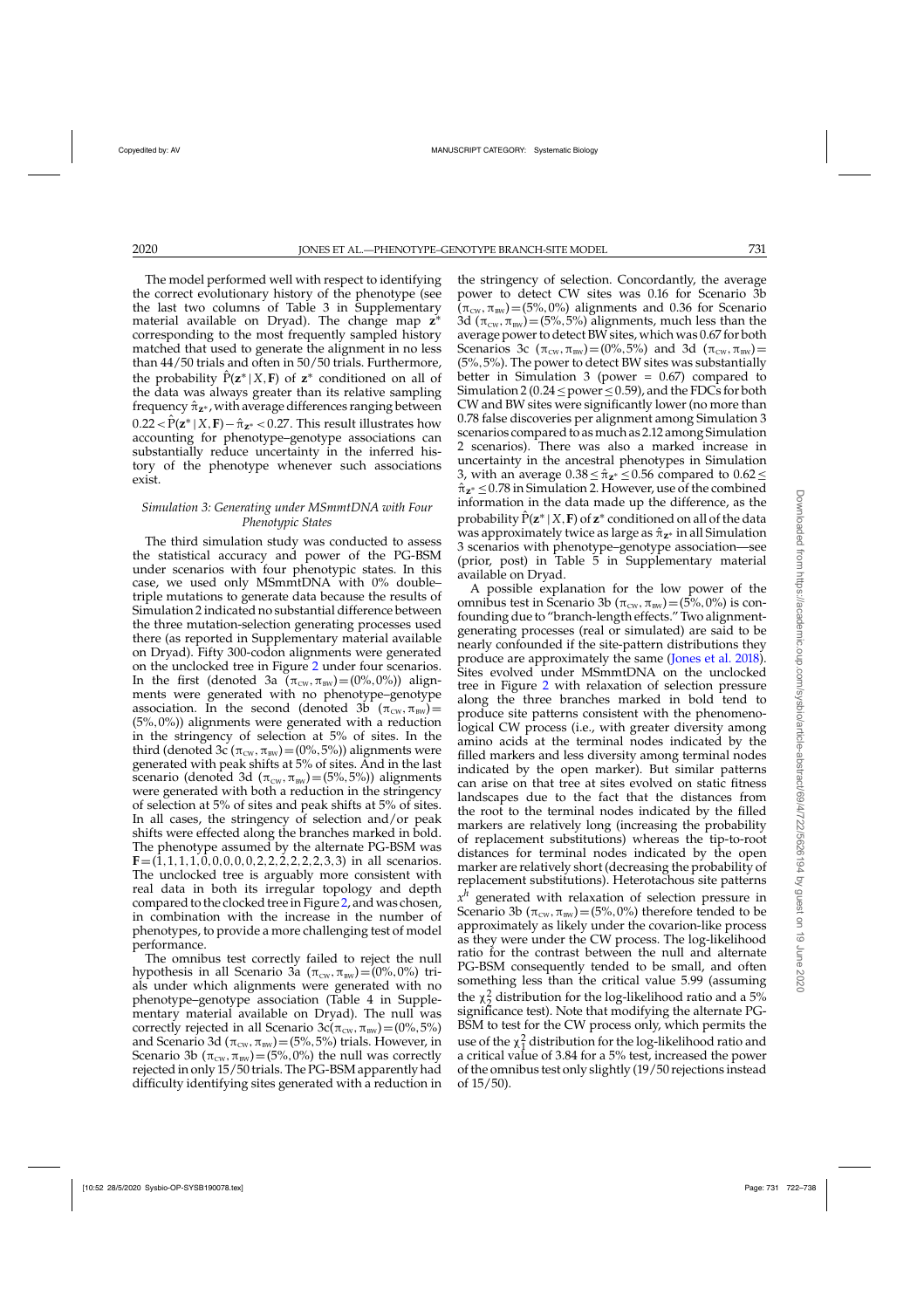

FIGURE 4. Branch lengths (the expected number of single nucleotide substitutions per codon) estimated by fitting the null PG-BSM to the cytochrome B alignment.

### INVERTEBRATE CYTOCHROME B

We now turn to an analysis of real data. Euthyneura (snails and slugs) have adapted to diverse habitats, including marine, intertidal, terrestrial, and freshwater. Their mitochondrial genome includes cytochrome B (cyt B), an essential component of the electron transport chain common to most life forms on Earth. Given its crucial role, one would expect cytB to be highly conserved. It is nevertheless reasonable to suspect that transition from the marine to the other three environments might have required some adaptations (e.g., for differences in osmotic pressure or the risk of dessication). To test this hypothesis, the PG-BSM and YN-BSM A were fitted to an alignment consisting of 45 cytB sequences 341 codons in length. The sequences were selected from a larger published data set [\(Romero et al. 2016\)](#page-16-0) to produce four homogeneous clades. Tree topology was estimated from the DNA sequences using RAxMLv0.6.0 with default settings, and the tree was rooted to produce that shown in Figure 4.

The PG-BSM was initially fitted to the alignment using the different environments to define a phenotype with four states, but no signal for phenotype–genotype association was found. The data were then reanalyzed using three different binary phenotypes: terrestrial versus nonterrestrial, freshwater versus nonfreshwater, and intertidal versus nonintertidal. Furthermore, rather than seeking to detect CW and BW sites simultaneously, we elected to attempt to detect either CW, rCW, or BW sites alone. The YN-BSM A was also fitted to the alignment using the branch leading to the terrestrial, freshwater, and intertidal clade each in turn as the foreground (marked in bold in Figure 4). Signal was detected for BW sites by the PG-BSM when phenotype was set to freshwater versus nonfreshwater, with log-likelihood ratio =2(24,537 – 24,527) = 20 compared to a critical value of 5.73 (assuming that the log-likelihood ratio follows a  $\chi^2$  distribution and using a level of significance  $\alpha = 0.05/3$  to adjust for the fact that three tests were conducted on the alignment with freshwater vs. nonfreshwater as the phenotype). The maximum likelihood estimates were  $\hat{\omega}_1 = 0.00$ ,  $\hat{\omega}_2 = 0.08$ ,  $\hat{p}_1 = 0.58$ ,  $\hat{\delta}$  = 0.06, and  $(\hat{\pi}_0, \hat{\pi}_{\text{CL}}, \hat{\pi}_{\text{BW}})$  = (0.34, 0.60, 0.06). The model therefore inferred that 34% of sites evolved under  $\omega_0 = 0$ , 60% of sites evolved under the covarion-like process with random switching between  $\hat{\omega}_1 = 0.00$  and  $\hat{\omega}_2 =$ 0.08, and 6% of sites evolved under the BW process with  $\hat{\omega}_1 = 0.00$  everywhere in the tree except along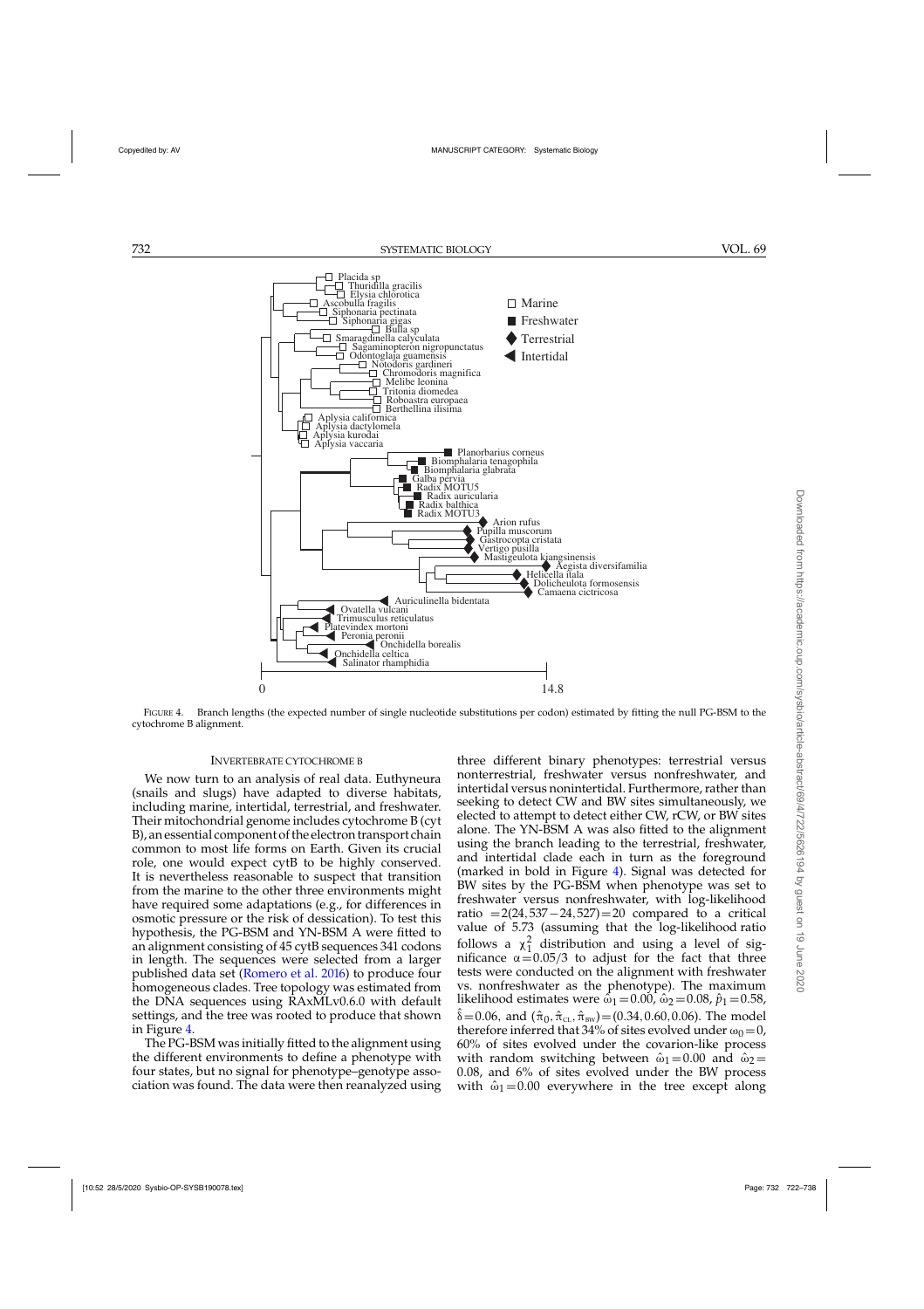the branch leading to the freshwater clade, where the rate ratio was elevated slightly to  $\hat{\omega}_2 = 0.08$ . The YN-BSM A detected evidence of positive selection in two cases, once along the branch leading to the terrestrial clade (log-likelihood ratio = 2(25, 819 – 25, 812) = 14,  $\hat{\omega}_2$  = 999,  $\hat{p}_2$  = 0.04) and again along the branch leading to the freshwater clade (log-likelihood ratio =2(25,811−  $25,807$ )=8,  $\hat{\omega}_2$ =999,  $\hat{p}_2$ =0.12). Akaike's Information Criterion (AIC=2*m*−2LL, where *m* is the number of estimated model parameters and LL is the log-likelihood of the data under the fitted model) is frequently used to compare non-nested models under the maximum likelihood framework. The better of any two models is the one with the smaller AIC. The PG-BSM provided the better fit by this criterion: the criterion was 51,700 for YN-BSM A but 49,146 for the alternate PG-BSM with BW sites alone using the freshwater versus nonfreshwater phenotype.

It is instructive to compare the distribution of amino acids among each clade at sites identified by the YN-BSM A and PG-BSM via *post hoc* analysis. The YN-BSM A identified 11 sites with strong evidence of having undergone episodic positive selection on the branch leading to the freshwater clade after *post hoc* analysis was conducted with the expected FDC set to  $E\{FDC\}=1$ . Table [2](#page-7-0) shows the distribution of the amino acids at six of those sites for which  $P(\text{cat } 2) \ge 0.95$ , where  $P(\text{cat } 2)$ is th[e Bayes empirical Bayes posterior probability \(](#page-16-0)Yang et al. [2005\)](#page-16-0). Site 329, for example, is occupied by four amino acids among the 20 taxa in the marine clade, 12 by L (Leucine), 5 by M (Methionine), 2 by I (Isolucine), and 1 by V (Valine). A comparison of distributions across clades gives some clue as to the processes that might have generated the data. Sites 153 and 239 exhibit one amino acid among the freshwater clade (T at site 153 and K at site 239) but are dominated by a different amino acid among the other three clades ( $\dot{N}$  at site 153 and M at site 239). These patterns are consistent with peak shifts along the branch leading to the freshwater clade (i.e., the BW process). Sites 329 and 127 show one amino acid among the freshwater clade and two or more different amino acids among each of the remaining clades. These sites are consistent with intensification of selective constraint in the freshwater clade (i.e., the rCW process) possibly accompanied by a peak shift (since the amino acid in the freshwater clade, C at site 329 and M at site 127, does not occur in any of the other three clades).

The PG-BSM fitted using freshwater versus nonfreshwater as the phenotype detected seven sites with  $0.52 \leq$ P(BW) ≤0.99 after *post hoc* analysis was conducted with the expected FDC set to  $E$ {FDC} = 1. The first six of these are shown in Table [3.](#page-8-0) The first four sites (153, 144, 25, and 239) are highly consistent with the BW process, being dominated by one amino acid among the freshwater clade and a different amino acid among the nonfreshwater clades. Sites 182 and 64 are both occupied by serine only. There are eight codon aliases for serine in the invertebrate mtDNA code, including TCN and AGN where N is any nucleotide. Paths between TCN and AGN by single nucleotide substitutions require a minimum

of one nonsynonymous change to either tryptophan, cystine, or threonine. The fact that sites 64 and 182 were identified in the *post hoc* analysis is explained by the codons that appear within each clade: both sites are occupied by AGN everywhere in the freshwater clade but are dominated by TCN among all remaining taxa. This suggests that substitutions to intermediate amino acids occurred along the branch leading to the freshwater clade. Note that the YN BSM A assigned the largest posterior to sites 64 and 182, and also assigned them equal probability  $P(cat 2) = 0.9970$  despite the fact that the two sites have different codon substitution patterns (data not shown). The PG-BSM, in comparison, placed less weight on these sites and was apparently sensitive to their differences, since  $P(BW) = 0.9221$  for site 182 but only  $P(BW) = 0.7509$  for site 64.

### ACCOUNTING FOR HETEROTACHY PREVENTS FALSE POSITIVES

The PG-BSM was used to analyze two other real alignments. The first consisted of 12 concatenated sequences of mammalian mtDNA taken from 20 species (Yang, 2007). This alignment is characterized by a long branch separating 7 primate species from 13 nonprimate species. Our analysis of the mtDNA alignment revealed the potential impact of accounting for nonstationary CW and BW processes on branch-length estimates (i.e., by making the tree more clock-like), and also that the PG-BSM can be robust to confounding by what we call branch-length effects. Details of that analysis can be found in Supplementary material available on Dryad. The second alignment consisted of genes for various forms of phytochrome. The same data were used to illustrate the efficacy of the YN-BSM [\(Yang and Nielsen](#page-16-0) [2002;](#page-16-0) [Zhang et al. 2005\)](#page-16-0) and therefore has historical significance. Our analysis of the phytochrome data motivated simulations that revealed that accounting for heterotachy using the covarion-like component of the PG-BSM can be essential to prevent false inference of phenotype–genotype association. The results of that simulation study are presented here, whereas additional components of that analysis are reported in Supplementary material available on Dryad.

The PG-BSM did not detect phenotype–genotype association in the phytochrome data (15 sequences 1072 codons in length) despite the presence of site patterns consistent with both the CW and BW processes. We speculated that the data might contain true signal that went undetected due to the unusually large proportion (approximately 70%) of variable sites (i.e., site patterns with 2 or more amino acids). To test this hypothesis, a fourth simulation was conducted under which MSmmtDNA was used to generate sets of 50 alignments 1072 codons in length on the phytochrome tree. The proportion of variable sites can be controlled under MSmmtDNA by changing the proportion of sites with landscapes that admit nonadaptive shifting balance (i.e., landscapes with a selection regime somewhere between stringent and neutral, [Jones et al. 2017](#page-15-0)). Alignments under scenarios 4a and 4b were generated with either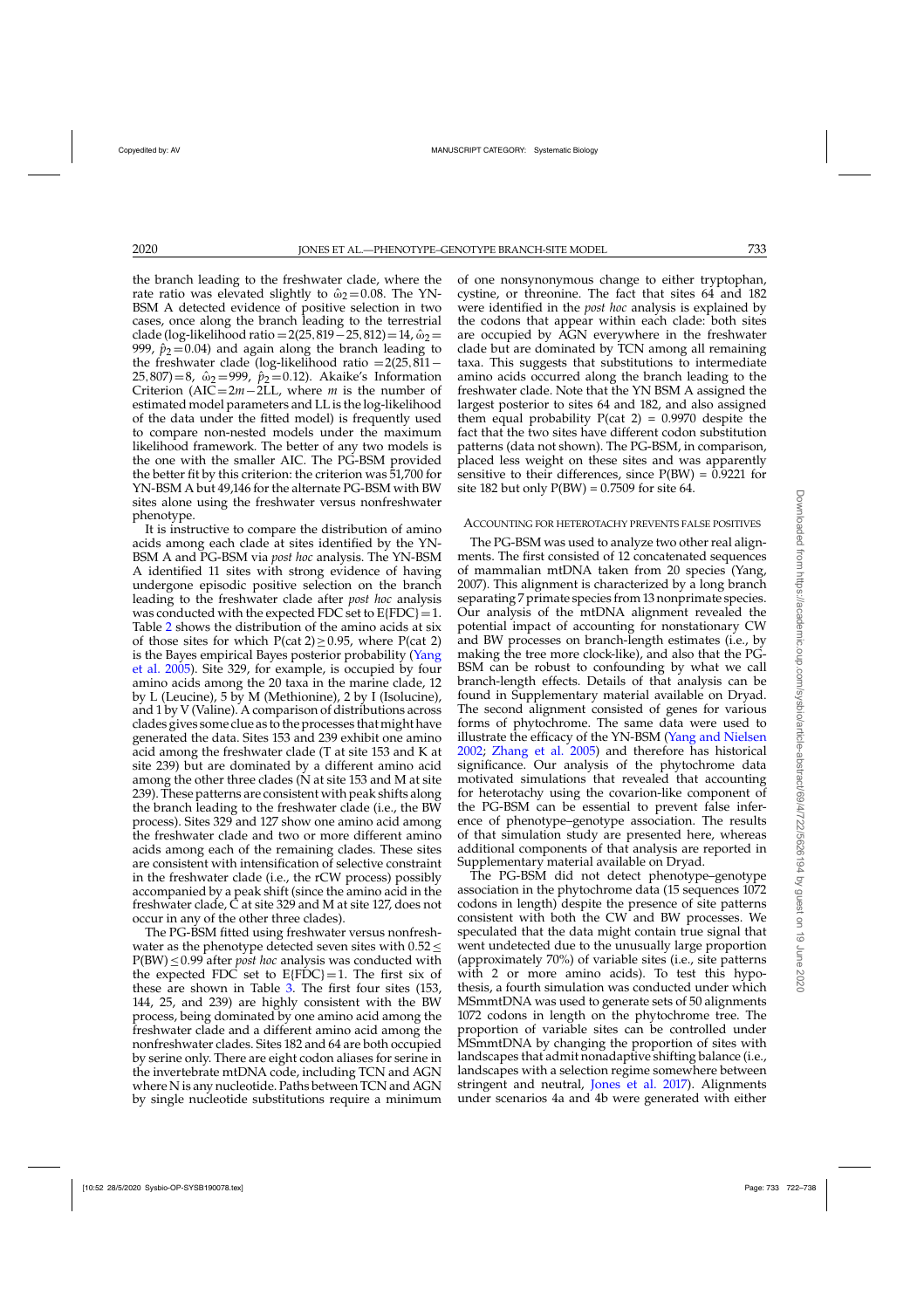$\approx$ 40% or  $\approx$ 70% variable sites, including 5% CW and 5% BW sites. Alignments under Scenarios 4c and 4d were generated with either  $\approx$ 40% or  $\approx$ 70% variable sites with no phenotype–genotype association.

The PG-BSM correctly detected phenotype–genotype association in 50/50 alignments generated with 40% variable sites (scenario 4a  $(\pi_{\text{cw}}, \pi_{\text{BW}})$ =(5%,5%)), but in only 42/50 alignments generated with 70% variable sites (scenario 4b ( $\pi_{\text{cw}}, \pi_{\text{BW}}$ ) = (5%, 5%)). Although 42/50 indicates substantial statistical power, the reduction in the number of detections is consistent with our hypothesis that the power of the PG-BSM can be reduced when the proportion of variable sites is high. The YN-BSM A inferred positive selection at some sites along the foreground branch in all trials under both of these scenarios. The PG-BSM produced 0/50 false positives when there was no phenotype–genotype association regardless of the proportion of variable sites. The YN-BSM A, by contrast, inferred positive selection (i.e.,  $ω<sub>2</sub> > 1$ ) at some sites in 11/50 alignments generated with 40% variable sites (scenario 4c ( $\pi_{\text{cw}}, \pi_{\text{BW}}$ ) = (0%,0%)) and in 31/50 alignments generated with 70% variable sites (scenario 4d  $(\pi_{\text{cw}}, \pi_{\text{BW}})$ =(0%,0%)). Some of these might be true evidence of  $\omega > 1$  at some sites over the foreground branch since positive selection due to shifting balance is expected to occur some of the time [\(Jones et al. 2017](#page-15-0)). However, they are all false positives when interpreted as evidence of adaptive evolution (e.g., a change in the protein's function) because the data were generated with static site-specific fitness landscapes.

The PG-BSM was specifically designed to account for sources of heterotachy other than the three mechanisms of phenotype–genotype association by including the covarion-like component of the model. The importance of this component is illustrated by fixing  $\delta = 0$  and fitting the resulting modified PG-BSM to Scenario 4d alignments (70% variable sites, no phenotype–genotype association). Setting the switching rate to zero has the effect of making  $CLM3(k=2)$  equivalent to  $M3(k=2)$ , since  $\omega_1 < \omega_2$  are still estimated but sites can no longer switch between them. Sites most consistent with M3(*k*= 2) are those that evolved at a constant rate over the tree. The modified version of the alternate PG-BSM can therefore accommodate heterotachous sites only by appealing to the CW and BW processes. The modified PG-BSM incorrectly inferred phenotype–genotype association in 33/50 trials when fitted to Scenario 4d alignments compared to 0/50 for the regular PG-BSM. This result demonstrates the utility of accounting for heterotachy with the covarion-like process as a mean to mitigate false detection of phenotype–genotype associations.

### **DISCUSSION**

Traditional branch-site codon substitution models [\(Yang et al. 2005\)](#page-16-0) provide a means to detect evidence that a codon site underwent positive selection along a specified foreground branch of a phylogeny. Such evidence, in the form of an estimated rate ratio  $\omega > 1$ , is

widely considered sufficient to infer adaptive evolution at a codon site. However,  $\omega > 1$  does not necessarily imply adaptation. It is true that the dynamic at a codon site following a peak shift is characterized by a transient increase in the expected rate ratio, and that the increase can sometimes be to  $\omega > 1$  [\(dos Reis 2015\)](#page-15-0). But the same can also occur on a static fitness landscape following chance fixation to a less-than-optimal amino acid (i.e., by nonadaptive shifting balance, [Jones et al. 2017\)](#page-15-0). It is therefore not possible to distinguish an episodic change in a site-specific landscape from nonadaptive shifting balance on a static landscape using estimates of  $\omega$  alone. Furthermore, adaptation does not necessarily imply  $\omega$  > 1. The increase in the rate ratio following a peak shift rapidly diminishes as the site moves toward its new fitness peak [\(dos Reis 2015\)](#page-15-0). This suggests that the initial elevation in rate ratio can be more difficult to detect as sequences become more divergent. A previous analysis of the relationship between branch length and  $\hat{\omega}$ estimated from pairs of sequences simulated under the mutation-selection framework supports this intuition. Peak shifts were implemented by simultaneously changing the fitness coefficients at all 1000 codon sites in an initial sequence  $S_1$  that was subsequently evolved over a branch of length  $b$  to obtain a second sequence  $S_2$ . The codon substitution modelM0 (i.e., a model that estimates a single r[ate ratio for all sites in an alignment, \(](#page-15-0)Nielsen and Yang [1998\)](#page-15-0) was then fitted to  $(S_1, S_2)$  to obtain  $\hat{\omega}$ . The median estimate across 200 trials was  $\hat{\omega} \approx 1.4$  when  $b=0.2$ , but  $\hat{\omega} \approx 1.0$  when  $b=1.0$  [\(Jones et al. 2017](#page-15-0)). Hence,  $\omega$  > 1 does not imply adaptive evolution and nor does adaptive evolution imply  $\omega > 1$ .

The PG-BSM provides an approach for inferring adaptation that does not rely on the canonical  $\omega > 1$ signature of positive selection. The method is based on the supposition that mechanisms of adaptation at the molecular level consist of changes in site-specific fitness landscapes. The mechanisms considered in this study consisted of either a persistent change in the stringency of selection at a site or a peak shift at a site along a branch of the tree. Changes in stringency are represented as CW changes in rate ratio, whereas a peak shift is represented by the BW process as a transient elevation in rate ratio along specific branches of the tree. The locations of branches over which these processes may have occurred are informed by a discrete character state (e.g., a phenotype) via a model for the evolution of that character state. This constraint provides additional information that makes it possible to identify among all variable sites those with replacement patterns that imply phenotype–genotype association. It is possible to use a model with asymmetric rates something like the generalized time-reversible model for the evolution of the discrete phenotypic state. However, the generalized time-reversible model is equivalent to the proportional rates model when there are only two phenotypic states, as was the case for most of the data sets used in this study. The simpler proportional rates model was therefore used throughout. Nevertheless, the addition of parameters to account for asymmetric transition rates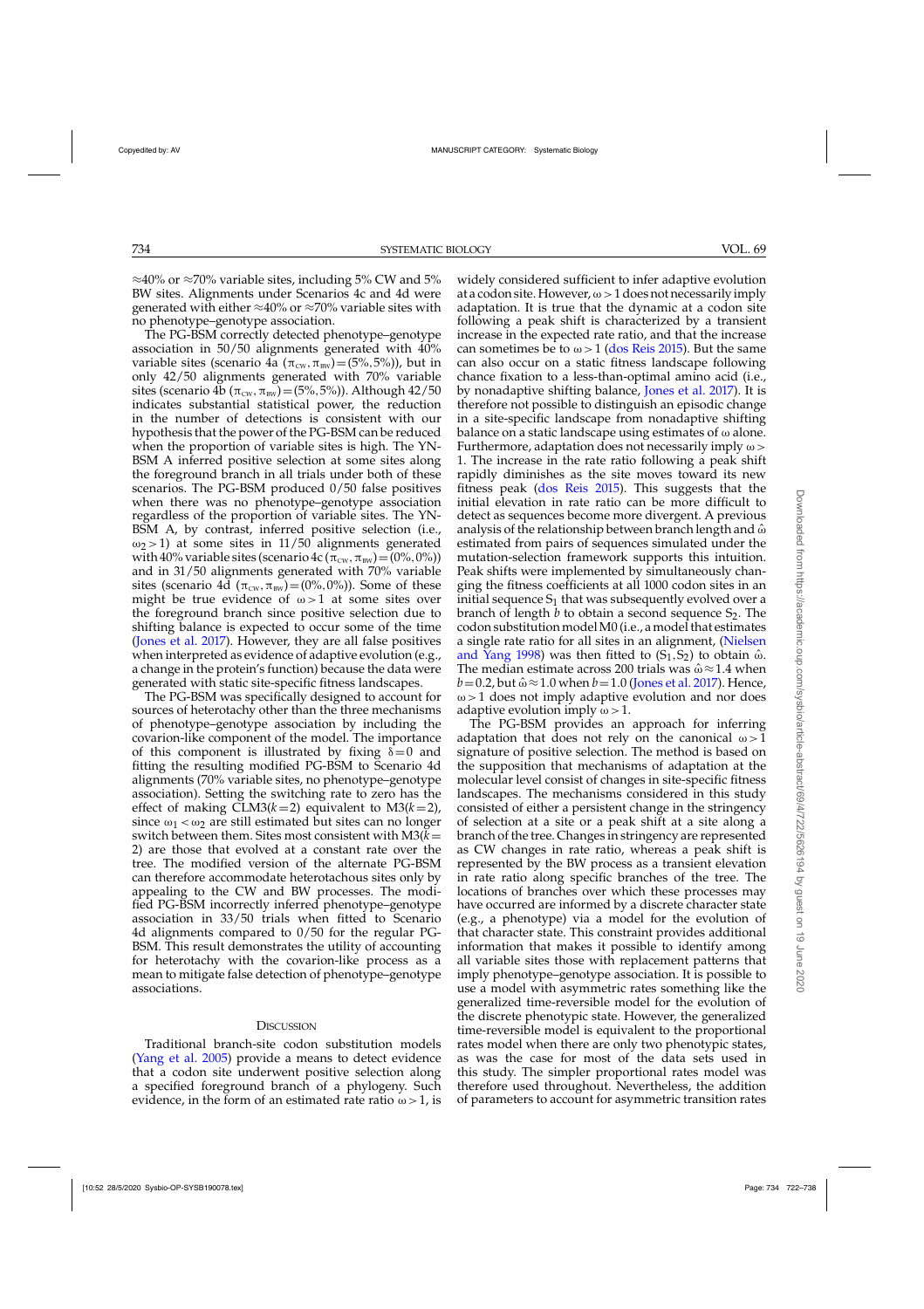can potentially be useful for data sets with many taxa and more than two phenotypic states. The PG-BSM also includes a covarion-like component to account for variant site patterns inconsistent with phenotype– genotype association. This component provides the null hypothesis, which is rejected by the presence of site patterns that are more likely to have occurred under one of the CW, rCW, or BW processes.

The PG-BSM framework offers several advantages over its predecessor, the YN-BSM. First, it includes a model for the evolution of a discrete phenotype that not only frees the analyst from the task of specifying foreground branches but also automatically takes into account less likely but nevertheless possible evolutionary histories of the phenotype. Second, it includes a covarion-like component to account for random shifts between  $\omega_1 < \omega_2$  consistent with all processes that can potentially result in heterotachy, including changes in site-specific landscapes not associated with changes in phenotype. Covarion-like models (e.g., [Galtier 2001](#page-15-0); [Guindon et al. 2004\)](#page-15-0) were originally intended to account for epistatic interactions between codons sites thought to be the cause of the covarion (i.e., concomitantly variable codons, [Fitch and Markowitz 1970;](#page-15-0) [Fitch 1971](#page-15-0)) phenomenon. Itis now understood that potential sources of heterotachy include nonadaptive shifting balance and the fixation of double–triple mutations in addition to episodic changes in site-specific fitness landscapes [\(Jones et al. 2018](#page-15-0); [Venkat et al. 2018](#page-16-0)). The utility of using the covarion-like model as the null hypothesis was illustrated in our simulations of the phytochrome alignment, where its inclusion as a component of the PG-BSM was instrumental in reducing the false positive rate of the omnibus test. Third, pathologies such as false positives that can sometimes arise under the YN-BSM due to statistical irregularities (e.g., [Baker et al. 2016](#page-15-0); [Mingrone et al. 2018](#page-15-0)) are avoided under the PG-BSM. The YN-BSM assumes that category 2 sites evolved under a separate rate ratio  $\omega_2$  on the foreground. The rate ratio  $\omega_2$ is consequently nearly unidentifiable when  $p_2$  is small. Under this irregular condition, the maximum-likelihood estimate  $\hat{\omega}_2$  is sometimes very large and potentially misleading (e.g., in our analysis of cytB, the YN-BSM A yielded  $\hat{\omega}_2 = 999$  with  $\hat{p}_2 = 0.04$  or  $\hat{p}_2 = 0.12$ ). This issue is avoided under the PG-BSM because estimates of  $\omega_1$  and  $\omega_2$  make use of information contained in all variable sites. Fourth, the PG-BSM can identify sites consistent with specific mechanisms of adaptation without a test for positive selection. This key feature was empirically validated by our simulation studies, where the null hypothesis was correctly rejected for the majority of alignments generated with changes in site-specific landscapes. Moreover, a fair proportion of sites generated under specific mechanisms (relaxation or intensification in the stringency of selection, a peak shift) were correctly identified via *post hoc* analysis.

The chance fixation into the tail of a static site-specific landscape and an adaptive change in a site-specific landscape both cause a site to be temporarily occupied by a less-than-optimal amino acid, say *B*. In either case the result is a transient increase in rate ratio to some value  $\omega_B$  that decays exponentially while positive selection drives the site from *B* to the fittest amino acid *A*. Once *A* is fixed the rate ratio stabilizes to some value  $\omega_A$  < ω*B*. These processes can manifest across the sites in an alignment as covarion-like switching between  $\hat{\omega}_1 < \hat{\omega}_2$ . The magnitude of  $\hat{\omega}_2$  depends on the distribution of the  $\omega_B$ , which in turn depends on the magnitude of the selection coefficients  $s_{BA} = f_A - f_B > 0$ . In Simulations 2 and 3, where sites were evolved using models based on the mutation-selection framework, the mean value of  $\hat{\omega}_2$ was never less than one. This indicates that *s<sub>BA</sub>* tended to be large enough to make the  $\omega_B > 1$ . In the cytochrome data, the rate ratio was only  $\hat{\omega}_2 = 0.08$ . Sites in real proteins are undoubtedly subject to both intragenic (e.g., [Pollock et al. 2012;](#page-15-0) [Starr and Thornton 2016](#page-16-0)) and intergenic (e.g., [Phillips 2008](#page-15-0)) epistatic constraints. These can be difficult to model because they depend on unique aspects of the structure and function of a given protein as well as the nature of its interactions with other proteins. These and other potential sources of constraint are therefore absent in the majority of generating models used in simulation studies (e.g., [Anisimova et al. 2001](#page-15-0), [2002;](#page-15-0) [Wong et al. 2004;](#page-16-0) [Zhang 2004;](#page-16-0) Kosakovsky Pond and Frost [2005;](#page-15-0) [Yang et al. 2005;](#page-16-0) [Zhang et al. 2005](#page-16-0); [Yang and dos Reis 2011](#page-16-0); [Kosakovsky Pond et al. 2011](#page-15-0); [Lu and Guindon 2013](#page-15-0)), including those used in our study. Such constraints might have the effect pushing the *s<sub>BA</sub>* closer to zero. For example, there is evidence that epistasis can cause the magnitude of *sBA* at a site to diminish over time due to compensating substitutions at other sites (e.g., via an evolutionary Stokes shift, [Pollock et al. 2012](#page-15-0)). This can have the overall effect of reducing the  $\omega_B$ . Differences in the depth of the tree might also have played a role in lowering  $\hat{\omega}_2$ , since the cytochrome alignment was considerably more divergent than the simulated alignments, and estimates of  $\omega$  tend to diminish with larger divergences [\(dos Reis and Yang](#page-15-0) [2013](#page-15-0); [Jones et al. 2017\)](#page-15-0). It is noteworth, however, that the PG-BSM detected evidence of adaptive evolution in the cytochrome alignment despite the small estimate of  $\omega_2$ . This was possible only because the model was designed to identify patterns of change in ω consistent with specific mechanisms of adaptation without imposing bounds on the magnitude of  $\omega_2$ .

Like the vast majority of codon substitution models, the YN-BSM framework assumes evolution occurs via a series of single nucleotide substitutions. Consequently, whether or not a site is inferred to have undergone positive selection depends in part on the codon distribution implicitly inferred by the pruning algorithm [\(Felsenstein 1981\)](#page-15-0) at the two nodes of the foreground branch. Positive selection is more often inferred when the codons that most likely occupied those two nodes differ by more than one nucleotide. Indeed, it was recently shown that the majority of support for positive selection in real data under the YN-BSM A consists of sites patterns that suggest multiple single nucleotide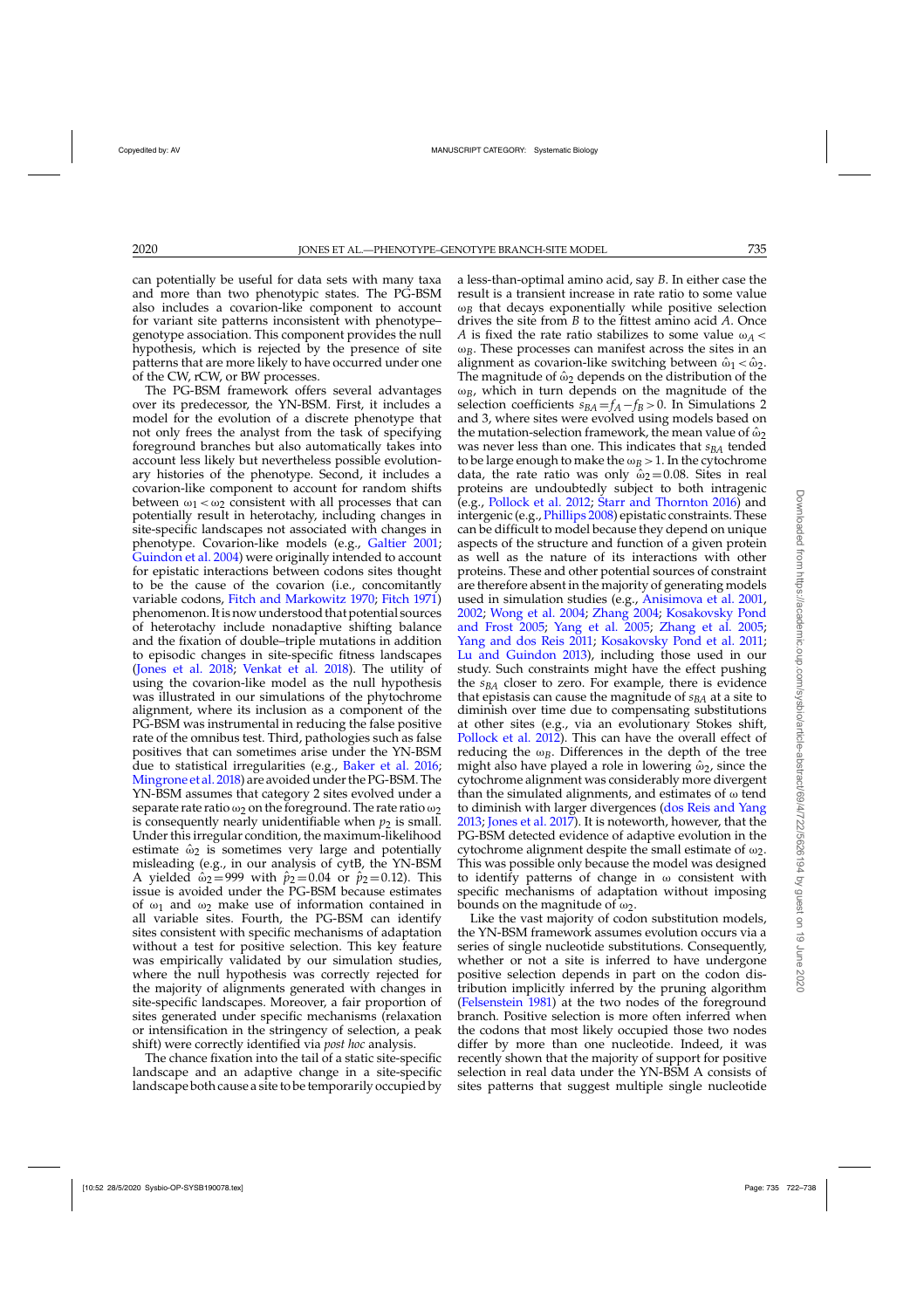<span id="page-14-0"></span>substitutions along the foreground [\(Venkat et al. 2018](#page-16-0)). Yet instantaneous double and triple mutations can occur at a rate recently estimated to be roughly 1% to 3% of all mutations [\(Keightley et al. 2009;](#page-15-0) [Schrider et al.](#page-16-0) [2014](#page-16-0); [De Maio et al. 2013;](#page-15-0) [Harris and Nielsen 2014](#page-15-0)). The chance fixation of a double–triple mutation along the foreground can only be misconstrued by the YN-BSM A as evidence of multiple single nucleotide substitutions. Hence, positive selection was often falsely inferred by the YN-BSM A in alignments generated with the fixation of rare double–triple mutations [\(Venkat et al.](#page-16-0) [2018](#page-16-0)). It follows that positive selection due to genuine episodic peak shifts can be confounded not only by nonadaptive shifting balance [\(Jones et al. 2017](#page-15-0)), but also by the fixation of double–triple mutations [\(Venkat et al.](#page-16-0) [2018](#page-16-0)). The PG-BSM was specifically formulated with the understanding that evidence of positive selection in the form of  $\omega > 1$  can result from multiple processes, some of which are nonadaptive. This was the point of the move away from the standard  $\omega > 1$  paradigm. The PG-BSM is apparently robust to double–triple mutations since, although the inclusion of 6% double–triple mutations resulted in larger  $\hat{\omega}_2$  compared to simulations with 0% DT, the omnibus test never incorrectly rejected the null.

The current trend in model development is toward greater realism via the addition of parameters that repr[esent specific mechanistic processes \(e.g.,](#page-15-0) Liberles et al., [2013;](#page-15-0) [Zaheri et al.,](#page-16-0) [2014](#page-16-0); [Pollock et al.](#page-15-0)[,](#page-16-0) [2017;](#page-15-0) Venkat et al., [2018\)](#page-16-0). It is gradually becoming clear that this approach is not guaranteed to give better models. Under the maximum likelihood framework, the addition of any parameter  $\psi$  to a null model M will always result in a better fit (i.e., a larger likelihood). To guard against a spurious increase in likelihood, the null is rejected only if the log-likelihood ratio comparing the null model without  $\psi$  with the alternate model that includes  $\psi$  is greater than a prespecified threshold chosen to limit the false positive rate to some maximum upper bound (e.g., 5%). The trend toward realism implicitly assumes that rejection of the null can be interpreted to mean that the model with  $\psi$  provides a better representation of the actual data-generating process than the model without  $\psi$ . It has been recently pointed out by several authors that this assumption can be invalidated by hidden [variables and confounding \(e.g.,](#page-15-0) Beaulieu and O'Meara [2016](#page-15-0); [Caetano et al. 2018;](#page-15-0) [Jones et al. 2018](#page-15-0)). Suppose  $\psi$  represents process  $P_1$ , which did not occur when the data were generated. Further, suppose process  $P_2$  did occur when the data were generated, and that  $P_2$ tends to produce patterns in the data similar to  $P_1$  (i.e.,  $P_1$  and  $P_2$  are confounded, [Jones et al. 2018\)](#page-15-0). Rejection of the null under this scenario is likely because  $\psi$  can account for variations in the data generated by process P2. And rejection would be correct as an indication that the inclusion of  $\psi$  improved model fit. But it would also lead to the false conclusion that process  $P_1$  actually occurred. When this happens we say that  $\Psi$  carries phenomenological load [\(Jones et al. 2018](#page-15-0)).

The covarion-like component of the PG-BSM confers some robustness against phenomenological load. Under the null PG-BSM, the covarion-like model accounts for all mechanisms that might generate heterotachy, whether adaptive (i.e., episodic peak shifts) or nonadaptive (shifting balance, fixation of double–triple mutations, epistasis). Hence, the parameters  $(\omega_1, \omega_2, p_1, \delta)$  for the covarion-like process account for multiple mechanisms. By contrast, the parameters  $\alpha$  and  $\beta$  in equation [\(1\)](#page-2-0) have specific mechanistic interpretations as the rate at which double and triple nucleotide mutations occur. It was recently suggested that existing codon substitution model should be modified to account for the possible fixation of double–triple mutations [\(Venkat et al. 2018\)](#page-16-0). However, models that include  $\alpha$  and  $\beta$  as estimated parameters can result in false detection of fixation of double–triple mutations due to phenomenological load [\(Jones et al. 2018\)](#page-15-0). This is avoided under the PG-BSM by allowing that the maximum likelihood estimates for  $\langle \omega_1, \omega_2, p_1, \delta \rangle$  result from an unknown combination of mechanisms, including the fixation of double–triple mutations. Hence, for example, finding that  $\hat{\delta}$  is significantly  $>0$  in a contrast between the null PG-BSM with  $\delta = 0$  versus the null PG-BSM with  $\delta$  estimated need not be interpreted as evidence for any particular mechanism of heterotachy, but only for "heterotachy-by-any-cause." In this way, the possibility of the fixation of double–triple mutations is subsumed in the parameters for the covarion-like process, and false conclusions due to the confounding of processes are avoided. The PG-BSM framework therefore not only provides a means to identify site patterns consistent with specific adaptive mechanisms, but through the addition of external phenotypic information also offers a solution to several recently discovered problems associated with confounding and phenomenological load [\(Jones et al.](#page-15-0) [2017,](#page-15-0) [2018;](#page-15-0) [Venkat et al. 2018](#page-16-0)).

### **SOFTWARE**

Software for the methods is available at: [https://www.](https://www.mathstat.dal.ca/~tsusko/software.html) mathstat.dal.ca/∼[tsusko/software.html.](https://www.mathstat.dal.ca/~tsusko/software.html)

### SUPPLEMENTARY MATERIAL

Data available from the Dryad Digital Repository: [http://dx.doi.org/10.5061/dryad.rb4b420.](http://dx.doi.org/10.5061/dryad.rb4b420)

### FUNDING

This work was supported by a Discovery Grant from the Natural Sciences and Engineering Research Council of Canada (NSERC) to E.S. and J.P.B.

### **REFERENCES**

Adams, D.C., Collyer M.L. 2018. Multivariate phylogenetic comparative methods: evaluations, comparisons, and recommendations. Syst. Biol. 67:14–31.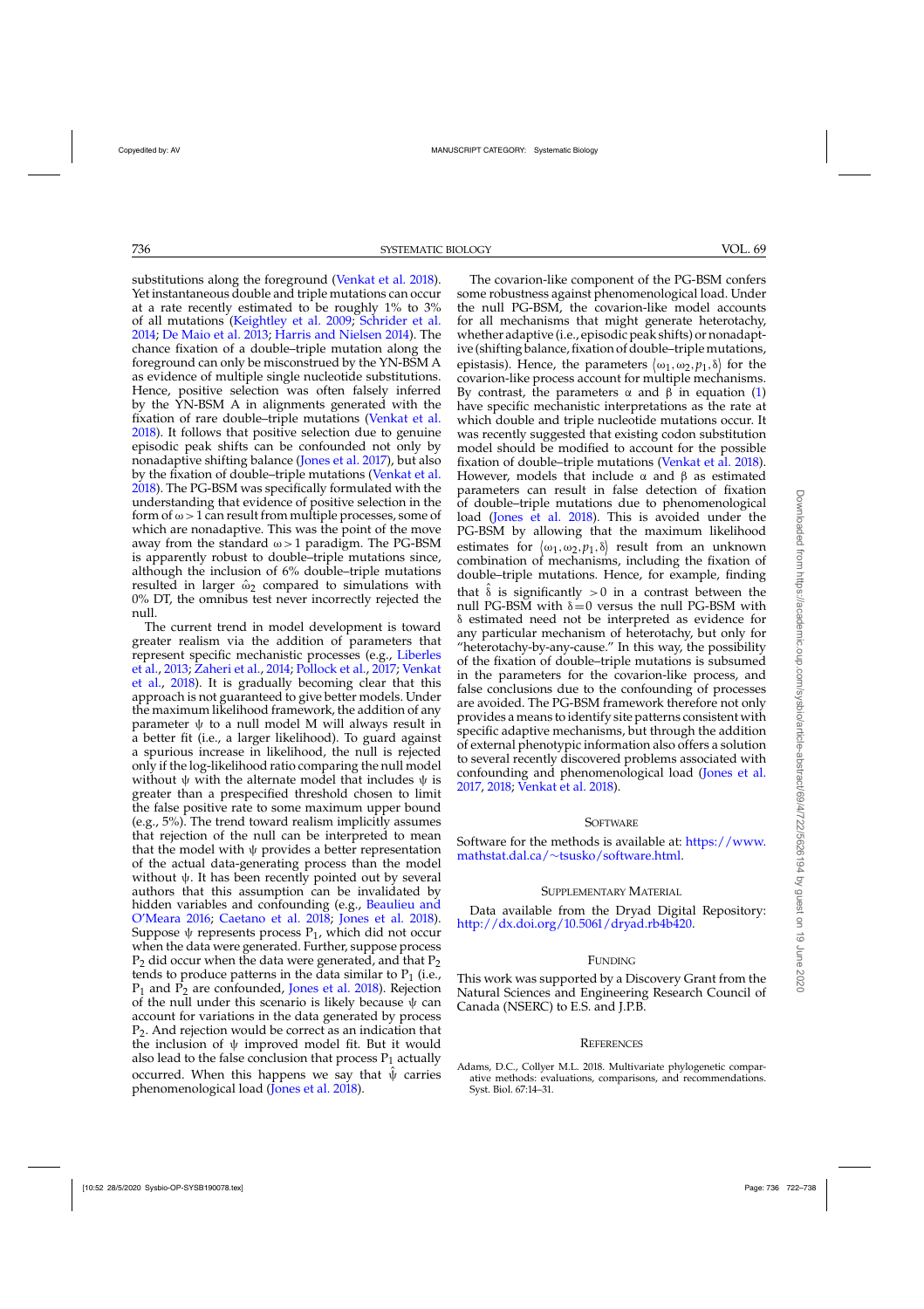- <span id="page-15-0"></span>Anisimova M., Bielawski J.P., Yang Z.H. 2001. Accuracy and power of the likelihood ratio test in detecting adaptive molecular evolution. Mol. Biol. Evol. 18:1585–1592.
- Anisimova M., Bielawski J.P., Yang, Z.H. 2002. Accuracy and power of Bayes prediction of amino acid sites under positive selection. Mol. Biol. Evol. 19:950–958.
- Baker J.E., Dunn K.A., Mingrone J.M., Wood B.A., Karpinski B.A., Sherwood C.C., Wildman D.E., Maynard T.M., Bielawski J.P. 2016. Functional divergence of the nuclear receptor nr2c1 as a modulator of pluripotentiality during hominid evolution. Genetics 203:905–  $922$
- Beaulieu J.M., O'Meara B.C. 2016. Detecting hidden diversification shifts in models of trait-dependent speciation and extinction. Syst. Biol. 65:583–601.
- Benjamini Y., Hochberg Y. 1995. Controlling the false discovery rate: a practical and powerful approach to multiple testing. J. R. Statist. Soc. B 57:289–300.
- Butler M.A., King A.A. 2004. Phylogenetic comparative analysis: a modeling approach for adaptive evolution. Am. Nat. 164:683–695.
- Caetano D.S., O'Meara B.C., Beaulieu J.M. 2018. Hidden state models improve state-dependent diversification approaches, including biogeographical models. Evolution 72:2308–2324.
- Cornwell W., Nakagawa S. 2017. Phylogenetic comparative methods. Curr. Biol. 27:327–338.
- De Maio N., Holmes I., Schlötterer C., Kosiol C. 2013. Estimating empirical codon hidden Markov models. Mol. Biol. Evol. 30:725-736.
- dos Reis, M. 2015. How to calculate the non-synonymous to synonymous rate ratio protein-coding genes under the Fisher-Wright mutation-selection framework. Biol. Lett. 11:1–4.
- dos Reis M., Yang Z.H. 2013. Why do more divergent sequences produce smaller nonsynonymous/synonymous rate ratios in pairwise sequence comparisons. Genetics 195:195–204.
- Eastman J.M., Alfaro M.E., Joyce P., Hipp A.L., Harmon L.J. 2011. A novel comparative method for identifying shifts in the rate of character evolution on trees. Evolution 65:3578–3589.
- Felsenstein J.J. 1973. Maximum-likelihood estimation of evolutionary trees from continuous characters. Am. J. Hum. Genet. 25:471–492.
- Felsenstein J.J. 1981. Evolutionary trees from DNA sequences: a maximum likelihood approach. J. Mol. Evol. 17:368–376.
- FitchW. 1971. The nonidentity of invariable positions in the cytochrome c of different species. Biochem. Genet. 5:231–241.
- Fitch W., Markowitz E. 1970. An improved method for determining codon variability in a gene and its application to the rate of fixation of mutations in evolution. Biochem. Genet. 4:579–593.
- Galtier N. 2001. Maximum-likelihood phylogenetic analysis under a covarion-like model. Mol. Biol. Evol. 18:866–873.
- Gaston D., Susko E., Roger A.J. 2011. A phylogenetic mixture model for the identification of functionally divergent protein residues. Bioinformatics 27:2655–2663.
- Goldman N., Yang Z.H. 1994. Codon-based model of nucleotide substitution for protein-coding DNA-sequences. Mol. Biol. Evol. 11:725–736.
- Gu X. 1999. Statistical methods for testing functional divergence after gene duplication. Mol. Biol. Evol. 16:1664–1674.
- Gu X. 2001. Maximum-likelihood approach for gene family evolution under functional divergence. Mol. Biol. Evol. 18:453–464.
- Gu X. 2006. A simple statistical model for estimating type-II (clusterspecific) functional divergence of protein sequences. Mol. Biol. Evol. 23:1937–1945.
- Guindon S., Rodrigo A.G., Dyer K.A., Huelsenbeck J.P. 2004. Modeling the site-specific variation of selection patterns along lineages. Proc. Natl. Acad. Sci. USA 101:12957–12962.
- Halpern A.L., Bruno, W.J. 1998. Evolutionary distances for proteincoding sequences: modeling site-specific residue frequencies. Mol. Biol. Evol. 15:910–917.
- Hansen T.F. 1997. Stabilizing selection and the comparative analysis of adaptation. Evolution 51:1341–1351.
- Harris K., Nielsen R. 2014. Error-prone polymerase activity causes multinucleotide mutations in humans. Genome Res. 9:1445–1554.
- Holder M.T., Zwickl D.J., Dessimoz C. 2008. Evaluating the robustness of phylogenetic methods to among-site variability in substitution processes. Philos. Trans. R. Soc. B. 363:4013–4021.
- Jones C.T., Youssef N., Susko E., Bielawski J.P. 2017. Shifting balance on a static mutation-selection landscape: a novel scenario of positive selection. Mol. Biol. Evol. 34:391–407.
- Jones C.T., Youssef N., Susko E., Bielawski J.P. 2018. Phenomenological load on model parameters can lead to false biological conclusions. Mol. Biol. Evol. 35:1473–1488.
- Karin E.L., Wicke S., Pupko T., Mayrose I. 2017. An integrated model of phenotypic trait changes and site-specific sequence evolution. Syst. Biol. 66:917–933.
- Keightley P., Trivedi U., Thomson M., Oliver F., Kumar S., Blaxter M. 2009. Analysis of the genome sequences of three *Drosophila melanogaster* spontaneous mutation accumulation lines. Genet. Res. 19:1195–1201.
- Kosakovsky Pond S.L., Frost S.D.W. 2005. Not so different after all: a comparison of methods for detecting amino acid sites under selection. Mol. Biol. Evol. 22:1208–1222.
- Kosakovsky Pond S.L., Murrell B., Fourment M., Frost S.D.W., Delport W., Scheffler K. 2011. A random effects branch-site model for detecting episodic diversifying selection. Mol. Biol. Evol. 28:3033– 3043.
- Lartillot N., Poujol R. 2011. A phylogenetic model for investigating correlated evolution of substitution rates and continuous phenotyic characters. Mol. Biol. Evol. 28:729–744.
- Lewis P.O. 2001. A likelihood approach for estimating phylogeny from discrete morphological character data. Syst. Biol. 50:913–925.
- Liberles D.A., Teufel A.I., Liu L., Stadler T. 2013. On the need for mechanistic models in computational genomics and metagenomics. Genome Biol. Evol. 5:2008–2018.
- Lopez P., Casane D., Phillipe H. 2002. Heterotachy, and important process of protein evolution. Mol. Biol. Evol. 19:1–7.
- Lu A., Guindon S. 2013. Performance of standard and stochastic branch-site models for detecting positive selection among coding sequences. Mol. Biol. Evol. 31:484–495.
- Maddison W.P., Midford P.E., Otto S.P. 2007. Estimating a binary character's effect on speciation and extinction. Syst. Biol. 56:701–710.
- Mayrose I., Otto S.P. 2011. A likelihood method for detecting traitdependent shifts in the rate of molecular evolution. Mol. Biol. Evol. 28:759–770.
- McCandlish D.M. 2011. Visualizing fitness landscapes. Evolution 65:1544–1558.
- Mingrone J., Susko E., Bielwaski J.P. 2018. ModL: exploring and restoring regularity when testing for positive selection. Bioinformatics 35:2545–2554.
- Muse S.V., Gaut B.S. 1994. A likelihood approach for comparing synonymous and nonsynonymous nucleotide substitution rates, with applications to the chloroplast genome. Mol. Biol. Evol. 11:715–724.
- Nielsen R., Yang Z.H. 1998. Likelihood models for detecting positively selected amino acid sites and applications to the HIV-1 envelope gene. Genetics 148:929–936.
- O'Connor T.D.,Mundy N.I. 2013. Evolutionary modeling of geneotypephenotype association and application to the primate coding and non-coding mtDNA rate variation. Evol. Bioinformatics 9:301–316.
- O'Meara B.C., Ané C., Sanderson M.J., Wainwright P.C. 2006. Testing for different rates of continuous trait evolution using likelihood. Evolution 60:922–933.
- Pagel M. 1994. Detecting correlated evolution on phylogenies: a general method for the comparative analysis of discrete characters. Proc. R. Soc. Lond. B 255:37–45.
- Parto S., Lartillot N. 2018. Molecular adaptation of Rubisco: discriminating between convergent evolution and positive selection using mechanistic and classical codon models. PLoS One 13:1–16.
- Philippe H., Casane D., Gribaldo S., Lopez P., Meunier J. 2003. Heterotachy and functional shift in protein evolution. IUBMB Life 55:257–265.
- Phillips P.C. 2008. Epistasis—the essential role of gene interactions in the structure and evolution of genetic systems. Nat. Rev. Genetics 9:855–867.
- Pollock D.D., Thiltgen G., Goldstein R.A. 2012. Amino acid coevolution induces an evolutionary Stokes shift. Proc. Natl. Acad. Sci. USA 109:E1352–E1359.
- Pollock D.D., Pollard S.T., Shortt J.A., Goldstein R.A. 2017. Mechanistic models of protein evolution in evolutionary biology: self/nonself